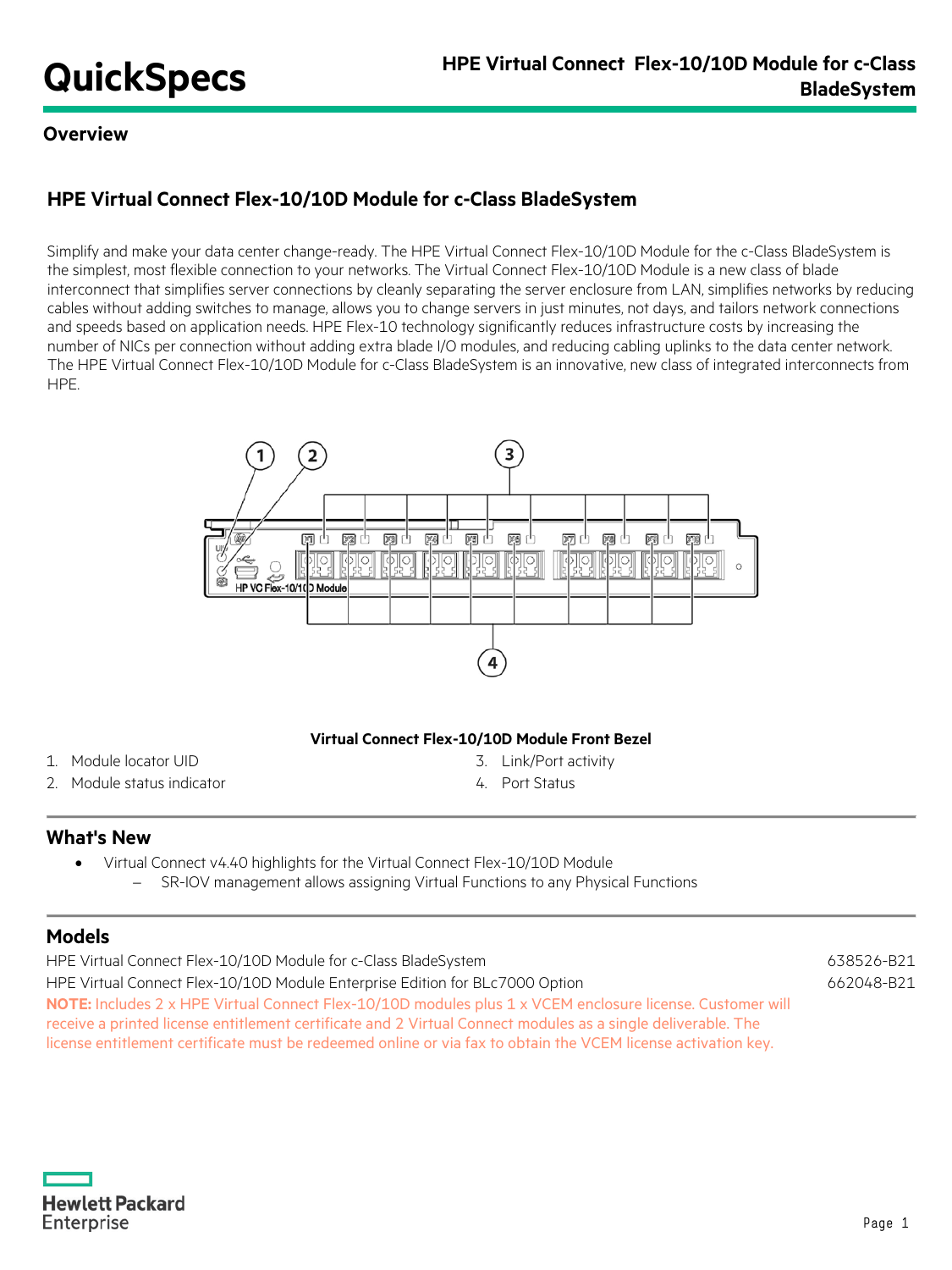## **Compatibility**

**HPE ProLiant and NOTE:** The HPE BladeSystem c-Class Virtual Connect Firmware v4.50 supports the following hardware. Integrity Servers (HPE Integrity BL8x0c i2 servers require VC FW 3.0 or higher and HPE Integrity BL8x0c i4 servers require **and Network options** VC FW 3.70 or higher). For the HPE Virtual Connect Manager Release Notes and Compatibility Matrix and the full listing of recommended and minimum firmware versions, see the **[Hewlett Packard Enterprise](http://www.hpe.com/)  [website.](http://www.hpe.com/)**

## • **ProLiant Server blades and workstation blades**

- − HPE ProLiant BL2x220c G5 Server Blade
- − HPE ProLiant BL2x220c G7 Server Blade
- − HPE ProLiant BL260c G5 Server Blade
- − HPE ProLiant BL280c G6 Server Blade
- − HPE ProLiant BL420c Gen8 Server Blade
- − HPE ProLiant BL460c Server Blade
- − HPE ProLiant BL460c G5 Server Blade
- − HPE ProLiant BL460c G6 Server Blade
- − HPE ProLiant BL460c G7 Server Blade
- − HPE ProLiant BL460c Gen8 Server Blade
- − HPE Proliant BL460c Gen8 Server Blade with Intel E5-2600 v2 series Processors
- − HPE Proliant BL460c Gen9 Server Blade
- − HPE ProLiant BL465c Server Blade
- − HPE ProLiant BL465c G5 Server Blade
- − HPE ProLiant BL465c G6 Server Blade
- − HPE ProLiant BL465c G7 Server Blade
- − HPE ProLiant BL465c Gen8 Server Blade
- − HPE ProLiant BL480c Server Blade
- − HPE ProLiant BL490c Server Blade
- − HPE ProLiant BL495c G5 Server Blade or greater
- − HPE ProLiant BL620c G7 Server Blade
- − HPE ProLiant BL660c Gen8 Server Blade
- − HPE ProLiant BL660c Gen9 Server Blade
- − HPE ProLiant BL680c G5 Server Blade or greater
- − HPE ProLiant BL685c Server Blade
- − HPE ProLiant BL685c G5 Server Blade
- − HPE ProLiant BL685c G6 Server Blade
- − HPE ProLiant BL685c G7 Server Blade
- − HPE ProLiant xw460c Blade Workstation
- − HPE ProLiant xw2x220c Blade Workstation
- − HPE ProLiant WS460c G6 Workstation
- − HPE ProLiant WS460c G8 Workstation
- − HPE ProLiant WS460c G9 Workstation

#### • **Integrity Server Blades**

- − HPE Integrity BL860c i2 Server series
- − HPE Integrity BL860c i4 Server series
- − HPE Integrity BL870c i2 Server series
- − HPE Integrity BL870c i4 Server series
- − HPE Integrity BL890c i2 Server series
- − HPE Integrity BL890c i4 Server series
- − HPE Integrity BL860c i6 Server series
- − HPE Integrity BL870c i6 Server series
- − HPE Integrity BL890c i6 Server series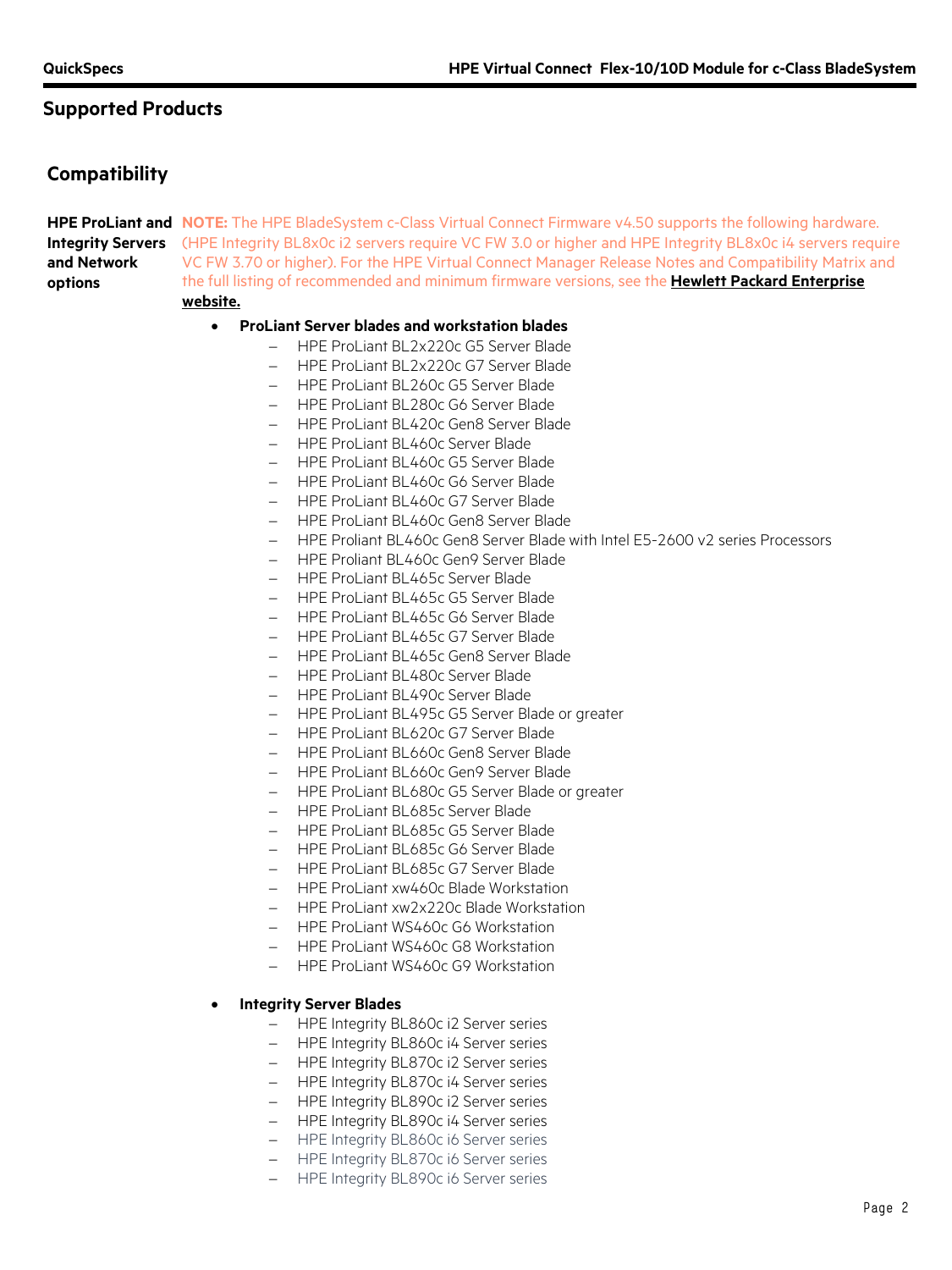## **NOTE:** BL860c and BL870c are not supported effective VC 4.30

#### • **Virtual Connect Modules**

- − HPE Virtual Connect FlexFabric 10Gb/24-port Module
- − HPE Virtual Connect 4 Gb Fibre Channel Module
- − HPE Virtual Connect 8Gb 24-Port Fibre Channel Module
- − HPE Virtual Connect 16Gb 24-Port Fibre Channel Module
- − HPE Virtual Connect 8Gb 20-Port Fibre Channel Module

#### • **Integrated Network Interfaces and mezzanine cards**

- − HPE NC325m PCI Express Quad Port 1Gb server adapter
- − HPE NC326i Integrated Dual Port PCI Express Gigabit Server Adapter
- − HPE NC326m PCI Express Dual Port Multifunction Gigabit Server Adapter
- − HPE NC360m Dual Port 1GbE BL-c Adapter
- − HPE NC364m Quad Port 1GbE BL-c Adapter
- − HPE NC370i Dual Port Multifunction Gigabit Network Adapter
- − HPE NC373i Dual Port Multifunction Gigabit Network Adapter
- − HPE NC373m Dual Port Multifunction Gigabit Network Adapter
- − HPE NC382i Integrated Dual Port PCI Express Gigabit Server Adapter
- − HPE NC382m Integrated Dual Port PCI Express Gigabit Server Adapter
- − HPE NC522m Dual Port Flex-10 10GbE Multifunction BL-c Adapter
- − HPE NC532i Dual Port Flex-10 10GbE Multifunction BL-c Adapter
- − HPE NC532m Dual Port Flex-10 10GbE Multifunction BL-c Adapter
- − HPE NC542m Dual Port Flex-10 10GbE BL-c Adapter
- − HPE NC550m 10Gb 2-port PCIe x8 Flex-10 Ethernet Adapter
- − HPE NC551i Dual Port FlexFabric 10Gb Converged Network Adapter
- − HPE NC551m Dual Port FlexFabric 10Gb Converged Network Adapter
- − HPE NC553i 10Gb 2-port FlexFabric Converged Network Adapter
- − HPE NC553m 10Gb 2-port FlexFabric Converged Network Adapter
- − HPE NC554m/FLB 10Gb 2 port Converged Network Adapter
- − HPE FlexFabric 20Gb 2-port 630FLB Adapter (Only at 10Gb downlinks)
- − HPE FlexFabric 20Gb 2-port 630M Adapter (Only at 10Gb downlinks)
- − HPE FlexFabric 20Gb 2-port 650FLB Adapter (Only at 10Gb downlinks)
- − HPE FlexFabric 20Gb 2-port 650M Adapter(Only at 10Gb downlinks)
- − HPE Flexfabric 10Gb-2 port 536FLB Adapter
- − HPE FlexFabric 10Gb 2-port 534FLB Adapter
- − HPE FlexFabric 10Gb 2-port 534M Adapter
- − HPE FlexFabric 10Gb 2-port 554M Adapter
- − HPE FlexFabric 10Gb 2-port 554FLB Adapter
- − HPE Flex-10 10Gb 2-port 530FLB Adapter
- − HPE Flex-10 10Gb 2-port 530M Adapter
- − HPE Flex-10 10Gb 2-port 552M Adapter
- − HPE Ethernet 1Gb 2-port 361FLB Adapter
- − HPE Ethernet 1Gb 4-port 366M Adapter

**NOTE:** For optimal operation of HPE Virtual Connect Manager, use the following recommended firmware version for the Onboard Administrator and iLO.

**NOTE:** For Integrity i4 server blades, recommended Onboard Administrator version is 3.60 or higher. **NOTE:** For IPv6 management, Onboard Administrator version 4.00 or higher is required. **NOTE:** Some of the servers and/or options listed above may be discontinued.

**Virtual Connect Firmware** Virtual Connect Firmware v4.40 is recommended with the following release sets for HPE ProLiant and HPE Integrity environments:

## **HPE ProLiant server blades:**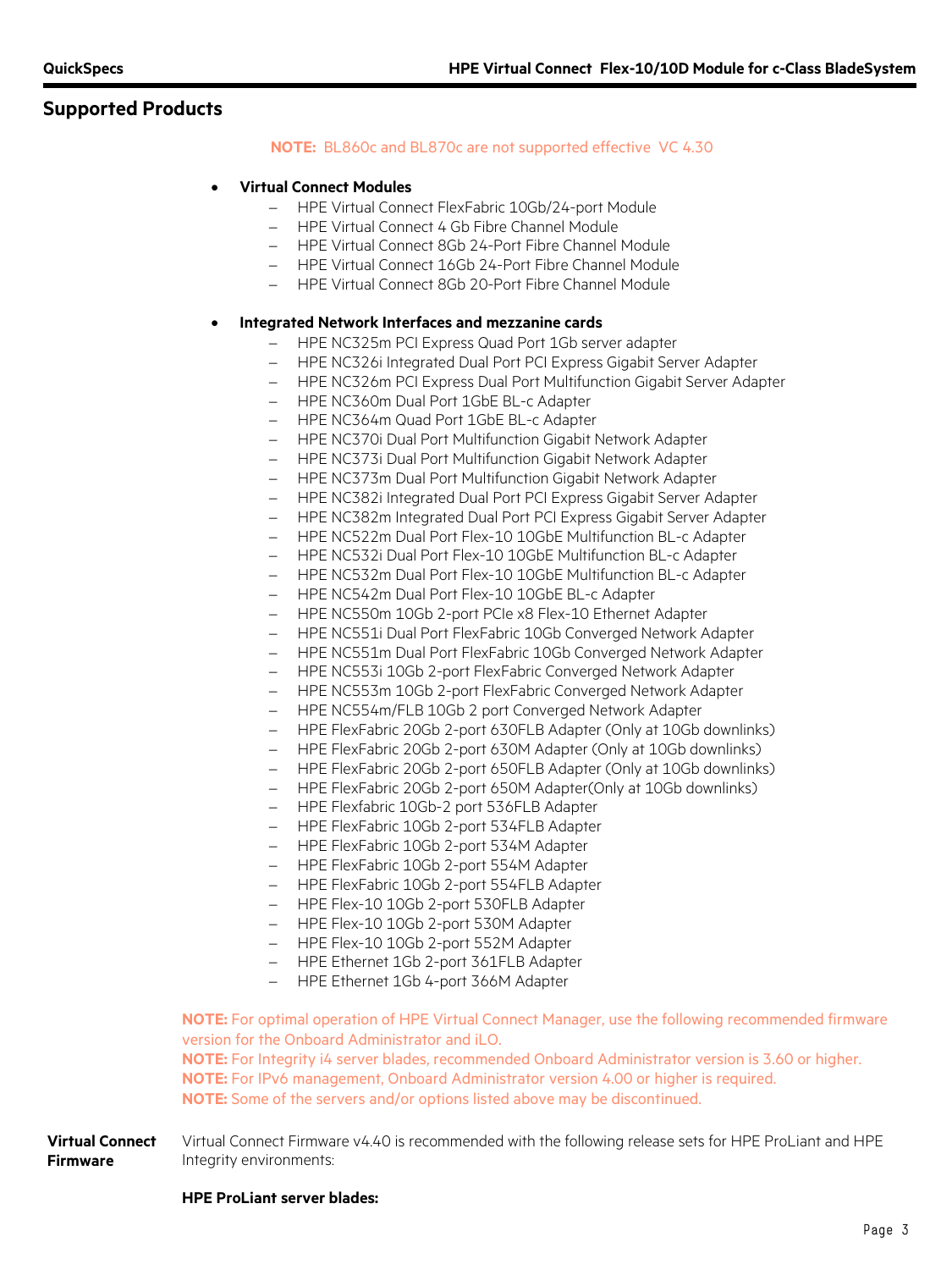### **HPE Service Pack for ProLiant : Version SPP 2014.09.0 or greater**

The HPE Service Pack for ProLiant (SPP) with HPE Smart Update Manager (HPE SUM) as the deployment engine provides a comprehensive approach to firmware and system software maintenance. The SPP is a comprehensive collection of firmware and system software components, all tested together as a single solution stack that include drivers, agents, utilities, firmware packages for HPE ProLiant servers, controllers, storage, blades and enclosures, and other options. It is available on all supported HPE ProLiant Gen 8 servers (HPE ProLiant SL/ML/DL/BL 100, 200, 300, 500, 700, 900 servers, and HPE CloudSystem Matrix) in addition to earlier generation HPE ProLiant servers. The SPP is released with most major HPE ProLiant server releases.

To access the latest HPE Service Pack for ProLiant click here: **<https://www.hpe.com/us/en/product-catalog/detail/pip.service-pack-for-proLiant.5104018.html>**

#### **HPE Integrity Server Blades**

To access latest HPE Smart Update Firmware, click here: **<https://www.hpe.com/us/en/products/servers/smart-update.html>**

#### **HPE Integrity i4 Server Blades**

#### **Recommended HPE Smart Update Firmware**:

HPE Smart Update Firmware-HPE Integrity BL860c/870c/890c i4 System Firmware Bundle for Linux/Windows, 44.01

#### **HPE Integrity i2 Server Blades**

HPE Smart Update Firmware-HPE Integrity BL860c/870c/890c i2 System Firmware Bundle for Linux/Windows,26.36

**HPE BladeSystem**  The HPE BladeSystem c3000 and c7000 Enclosure has been designed up front with the Virtual Connect **c-Class Enclosures** Architecture in mind incorporating the HPE Onboard Administrator, ILO Management, and HPE Management tools inside the Virtual Connect framework.

#### Enclosures:

- HPE BladeSystem c-Class c7000 Enclosure with Onboard Administrator
- HPE BladeSystem c-Class c3000 Enclosure with Onboard Administrator

## **Supported Configurations**



- 
- 

## **HPE BladeSystem c7000 Enclosure - Rear View**

- 1. Upper Fan System 5. Interconnect Bays 7 / 8
- 2. Interconnect Bays 1/2 6. On Board Administrator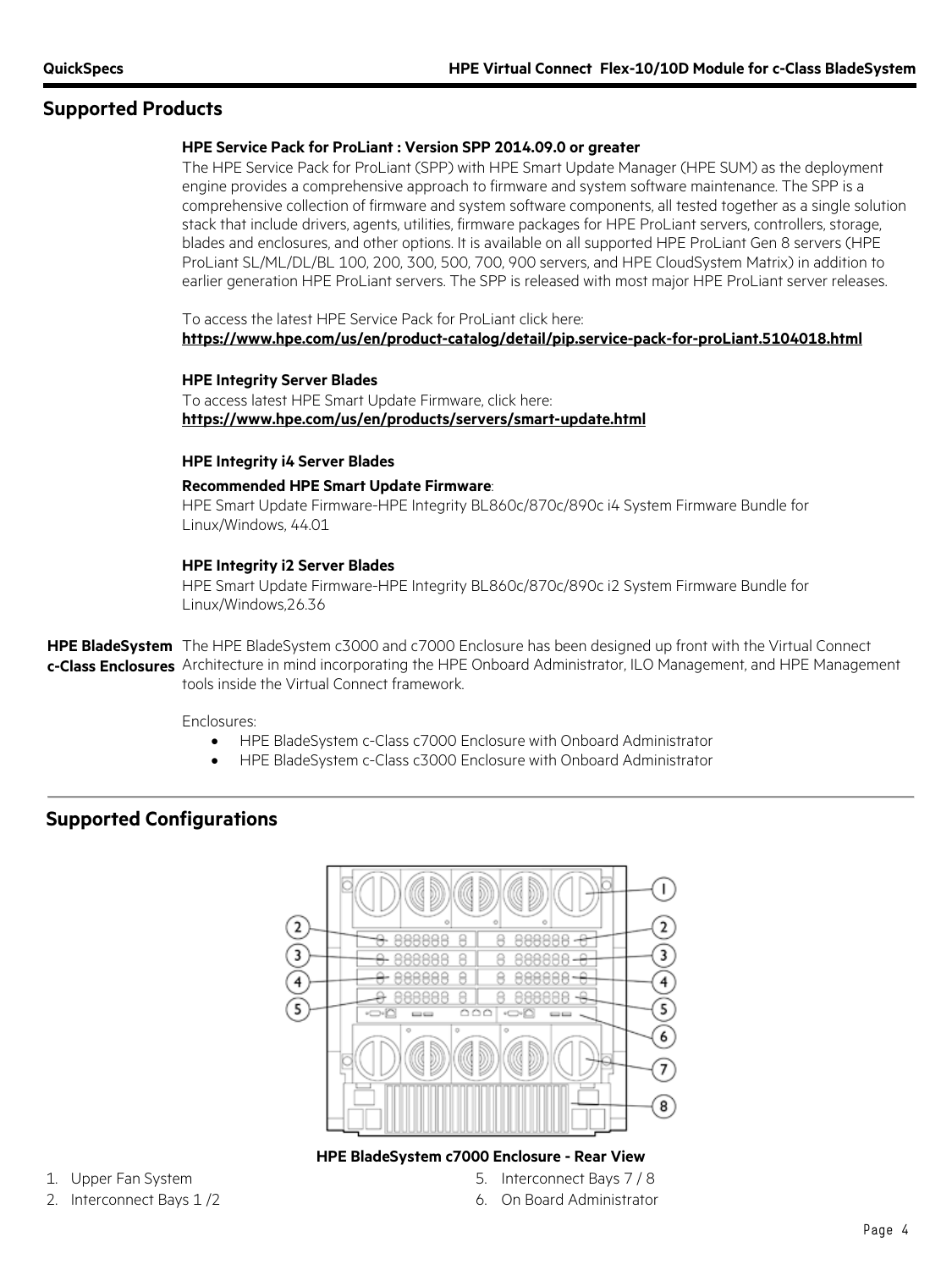- 3. Interconnect Bays 3 / 4 7. Lower Fan System
- 
- 
- 4. Interconnect Bays 5 / 6 8. Rear Redundant Power Complex



## **HPE BladeSystem c3000 Enclosure - Front View**

- 1. Device Bays 1 thru 8 4. Insight Display
	-
- 
- 2. Enclosure DVD Drive 6. Active Onboard Administrator
- 3. Standby Onboard Administrator (reserved for Future)



- 
- 
- 
- 
- 5. Enclosure Up-link and Service Port 11. Interconnect Bay 3
- 6. Enclosure Down-link
- 1. Local KVM interface (reserved for future) 7. iLO/Onboard Administrator Port
- 2. Interconnect Bay 1 8. iLO/Onboard Administrator Port 2 (reserved for future)
- 3. Active Cool Fans **9. Power Supplies**
- 4. Interconnect Bay 2 10. Interconnect Bay 4
	-

## **Mezzanines**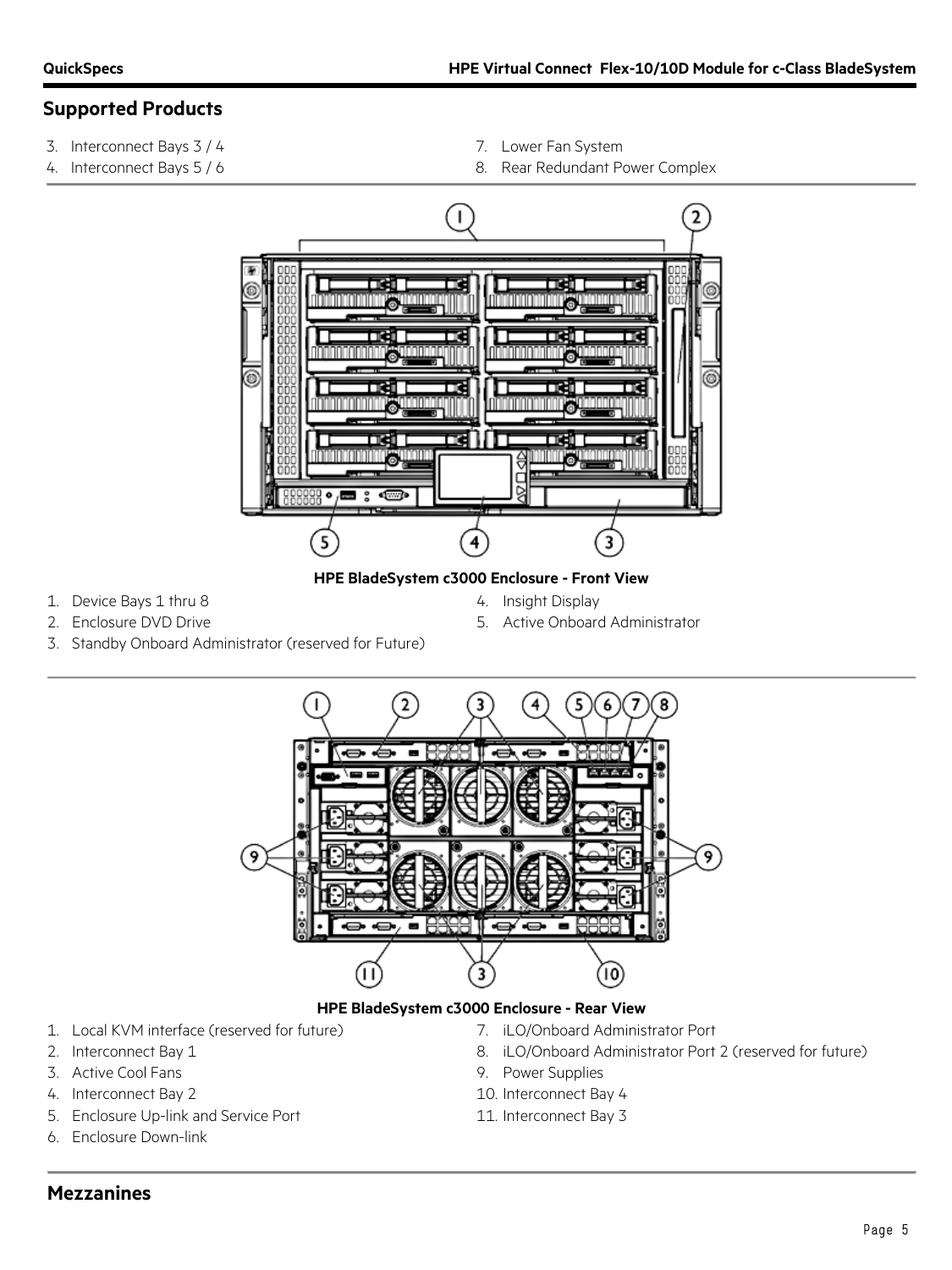**c-7000 Port Mapping**

Port mapping differs slightly between full height and half height server blades due to the support for additional Mezzanine cards on the full height version.

Hewlett Packard Enterprise has simplified the processes of mapping Mezzanine ports to switch ports by providing intelligent management tools via the Onboard Administrator and HPE Insight Manager Software. The Onboard Administrator Guide, Enclosure Setup and Installation Guide provides detailed information on port mapping.



**Half Height Server Blade Full Height Server Blade**



**c-3000 Port Mapping**

Port mapping differs slightly between full height and half height server blades due to the support for additional Mezzanine cards on the full height version.

Hewlett Packard Enterprise has simplified the processes of mapping Mezzanine ports to switch ports by providing intelligent management tools via the Onboard Administrator and HPE Insight Manager Software. The Onboard Administrator Guide, Enclosure Setup and Installation Guide provides detailed information on port mapping.



**Half Height Server Blade Full Height Server Blade**

The following are supported configurations for the Virtual Connect Flex-10 Ethernet Module. Please note that other interconnect options can be installed in the enclosure, but they do not inherit the benefits of Virtual Connect. Switches and Pass-Thru modules will operate per their default configurations. Any moves, adds, or changes to servers which are connected to non-Virtual Connect modules will require reconfiguration on the LAN and/or SAN. The Virtual Connect Manager will only manage Virtual Connect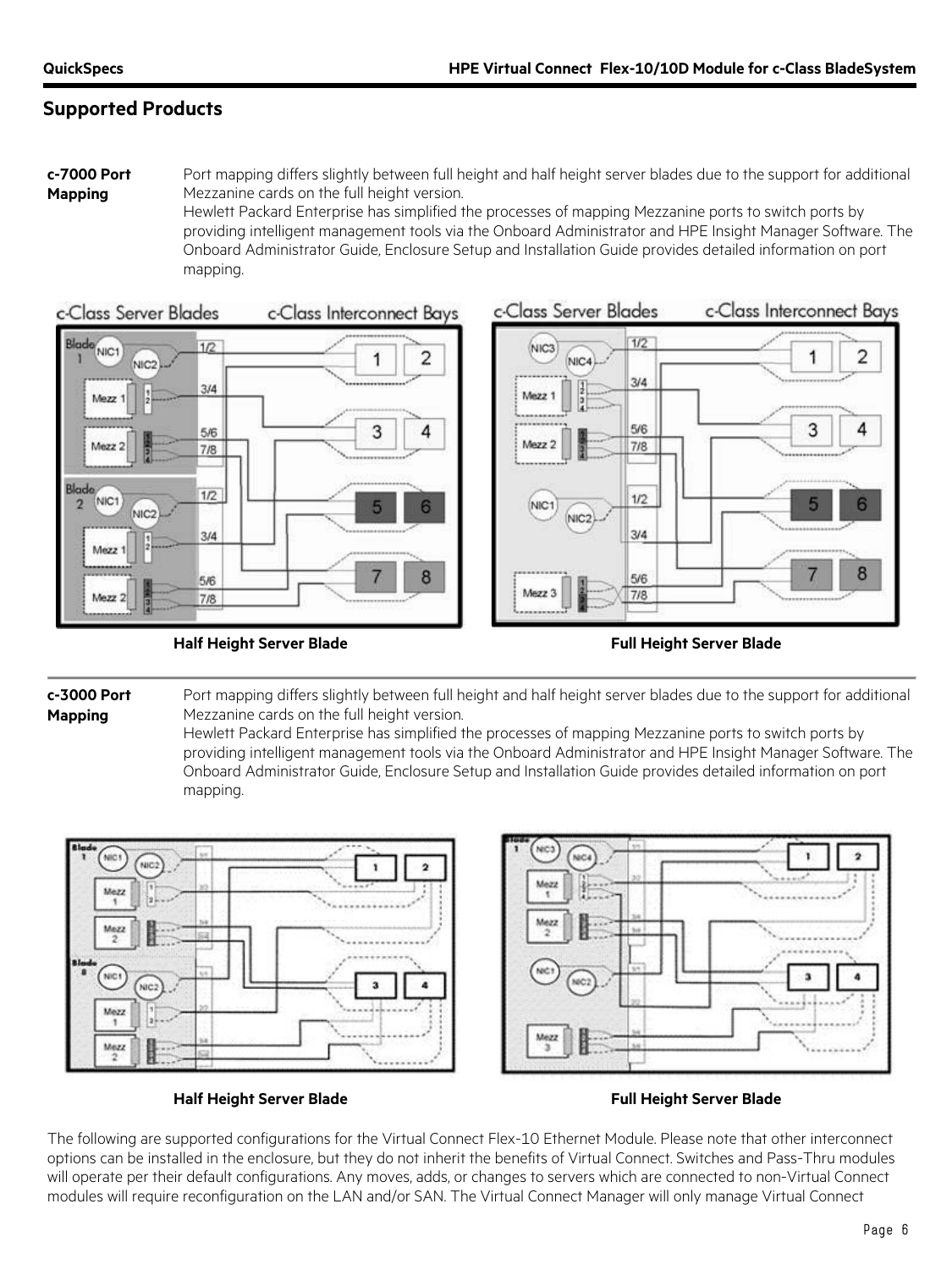Modules.

# **HPE BladeSystem c7000 Enclosure**

**NOTE:** The following tables show a number of typical, supported configurations for an HPE BladeSystem c7000 Enclosure.

| [Bay 1] VC-Enet     | [Bay 2] Empty       |
|---------------------|---------------------|
| [Bay 3] Other/empty | [Bay 4] Other/empty |
| [Bay 5] Other/empty | [Bay 6] Other/empty |
| [Bay 7] Other/empty | [Bay 8] Other/empty |
| [Bay 1] VC-Enet     | [Bay 2] VC-Enet     |
| [Bay 3] Other/empty | [Bay 4] Other/empty |
| [Bay 5] Other/empty | [Bay 6] Other/empty |
| [Bay 7] Other/empty | [Bay 8] Other/empty |
| [Bay 1] VC-Enet     | [Bay 2] VC-Enet     |
| [Bay 3] VC-Enet     | [Bay 4] VC-Enet     |
| [Bay 5] Other/empty | [Bay 6] Other/empty |
| [Bay 7] Other/empty | [Bay 8] Other/empty |
| [Bay 1] VC-Enet     | [Bay 2] VC-Enet     |
| [Bay 3] Other/empty | [Bay 4] Other/empty |
| [Bay 5] VC-Enet     | [Bay 6] VC-Enet     |
| [Bay 7] Empty       | [Bay 8] Empty       |
|                     |                     |
| [Bay 1] VC-Enet     | [Bay 2] VC-Enet     |
| [Bay 3] VC-Enet     | [Bay 4] VC-Enet     |
| [Bay 5] VC-Enet     | [Bay 6] VC-Enet     |
| [Bay 7] Empty       | [Bay 8] Empty       |
| [Bay 1] VC-Enet     | [Bay 2] Empty       |
| [Bay 3] VC-FC       | [Bay 4] Empty       |
| [Bay 5] Other/empty | [Bay 6] Other/empty |
| [Bay 7] Other/empty | [Bay 8] Other/empty |
| [Bay 1] VC-Enet     | [Bay 2] VC-Enet     |
| [Bay 3] VC-FC       | [Bay 4] VC-FC       |
| [Bay 5] Other/empty | [Bay 6] Other/empty |
| [Bay 7] Other/empty | [Bay 8] Other/empty |
| [Bay 1] VC-Enet     | [Bay 2] VC-Enet     |
| [Bay 3] VC-Enet     | [Bay 4] VC-Enet     |
| [Bay 5] VC-FC       | [Bay 6] VC-FC       |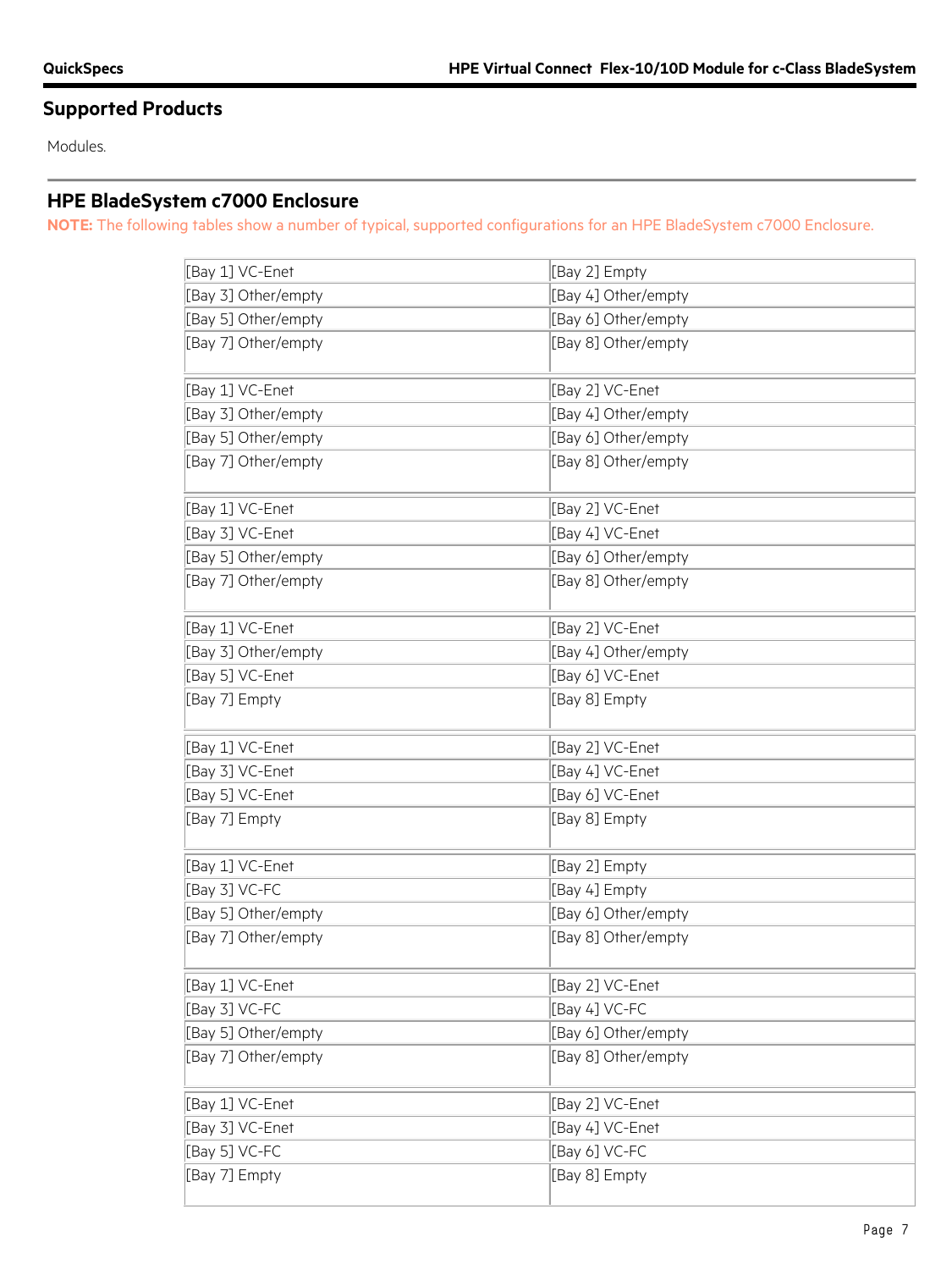| [Bay 1] VC-Enet*                                                                 | [Bay 2] VC-Enet     |
|----------------------------------------------------------------------------------|---------------------|
| [Bay 3] VC-Enet                                                                  | [Bay 4] VC-Enet     |
| [Bay 5] VC-FC                                                                    | [Bay 6] VC-FC       |
| [Bay 7] VC-FC                                                                    | [Bay 8] VC-FC       |
| * This configuration is only applicable for enclosures with full-height servers. |                     |
| [Bay 1] VC-Enet                                                                  | [Bay 2] VC-Enet     |
| [Bay 3] VC-FC                                                                    | [Bay 4] VC-FC       |
| [Bay 5] VC-Enet                                                                  | [Bay 6] VC-Enet     |
| [Bay 7] Empty                                                                    | [Bay 8] Empty       |
| [Bay 1] VC-Enet                                                                  | [Bay 2] VC-Enet     |
| [Bay 3] VC-FC                                                                    | [Bay 4] VC-FC       |
| [Bay 5] VC-Enet                                                                  | [Bay 6] VC-Enet     |
| [Bay 7] VC-Enet                                                                  | [Bay 8] VC-Enet     |
| [Bay 1] VC-Enet                                                                  | [Bay 2] VC-Enet     |
| [Bay 3] Other/empty                                                              | [Bay 4] Other/empty |
| [Bay 5] VC-FC                                                                    | [Bay 6] VC-FC       |
| [Bay 7] Empty                                                                    | [Bay 8] Empty       |
| [Bay 1] VC-Enet                                                                  | [Bay 2] VC-Enet     |
| [Bay 3] VC-FC                                                                    | [Bay 4] VC-FC       |
| [Bay 5] VC-FC                                                                    | [Bay 6] VC-FC       |
| [Bay 7] Empty                                                                    | [Bay 8] Empty       |
| [Bay 1] VC-Enet                                                                  | [Bay 2] VC-Enet     |
| [Bay 3] VC-Enet                                                                  | [Bay 4] VC-Enet     |

## **HPE BladeSystem c3000 Enclosure**

**NOTE:** The following tables show a number of typical, supported configurations for an HPE BladeSystem c3000 Enclosure.

[Bay 5] VC-Enet [Bay 6] VC-Enet [Bay 7] VC-Enet [Bay 8] VC-Enet

| [Bay 1] VC-Enet | [Bay 2] VC-Enet |
|-----------------|-----------------|
| [Bay 3] Empty   | [Bay 4] Empty   |
|                 |                 |
| [Bay 1] VC-Enet | [Bay 2] Empty   |
| [Bay 3] Empty   | [Bay 4] Empty   |
|                 |                 |
| [Bay 1] VC-Enet | [Bay 2] VC-Enet |
| [Bay 3] VC-Enet | [Bay 4] VC-Enet |
| [Bay 1] VC-Enet | [Bay 2] VC-Enet |
| [Bay 3] VC-FC   | [Bay 4] VC-FC   |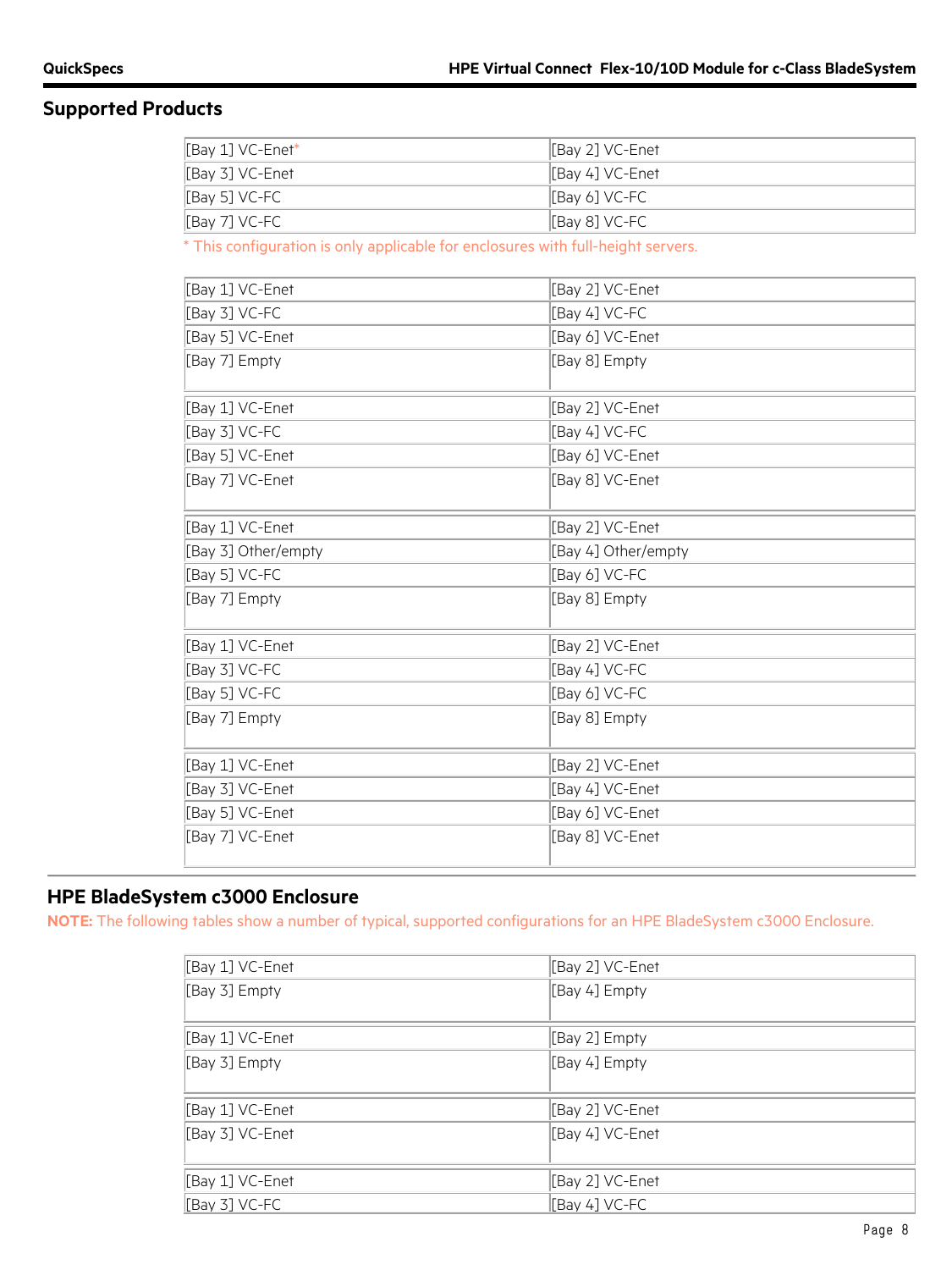|                                  | be used for Ethernet connections in the same enclosure.                                                                                                                                                                                                                                                                                                                                                                                                                                                                                                                                                                                                                                                                                                                                                                                                                                                                                                                              |                                  |                                |                                | NOTE: When using VC Flex-10 Modules with Flex-10 NICs on server blades, only VC Ethernet modules may |
|----------------------------------|--------------------------------------------------------------------------------------------------------------------------------------------------------------------------------------------------------------------------------------------------------------------------------------------------------------------------------------------------------------------------------------------------------------------------------------------------------------------------------------------------------------------------------------------------------------------------------------------------------------------------------------------------------------------------------------------------------------------------------------------------------------------------------------------------------------------------------------------------------------------------------------------------------------------------------------------------------------------------------------|----------------------------------|--------------------------------|--------------------------------|------------------------------------------------------------------------------------------------------|
| <b>Required Cabling</b>          | NOTE: For available cables; please see the "Options" section below of this QuickSpecs.                                                                                                                                                                                                                                                                                                                                                                                                                                                                                                                                                                                                                                                                                                                                                                                                                                                                                               |                                  |                                |                                |                                                                                                      |
|                                  | Maximum Distances                                                                                                                                                                                                                                                                                                                                                                                                                                                                                                                                                                                                                                                                                                                                                                                                                                                                                                                                                                    | Multimode OM1<br>62.5/125 micron | Multimode OM2<br>50/125 micron | Multimode OM3<br>50/125 micron | Singlemode<br>9 micron                                                                               |
|                                  | <b>SR</b>                                                                                                                                                                                                                                                                                                                                                                                                                                                                                                                                                                                                                                                                                                                                                                                                                                                                                                                                                                            | $2 - 26m/33m*$                   | $2 - 82m$                      | $2 - 300m$                     |                                                                                                      |
|                                  | LR                                                                                                                                                                                                                                                                                                                                                                                                                                                                                                                                                                                                                                                                                                                                                                                                                                                                                                                                                                                   |                                  |                                |                                | $2 - 10km$                                                                                           |
|                                  | <b>LRM</b>                                                                                                                                                                                                                                                                                                                                                                                                                                                                                                                                                                                                                                                                                                                                                                                                                                                                                                                                                                           | $0.5 - 220m$                     | $0.5 - 220m$                   | $0.5 - 220m$                   |                                                                                                      |
|                                  | $*$ 26m at 160MHz and 33m at 200MHz.<br><b>NOTE:</b> For additional information on 10Gb cable specifications go to:<br>http://www.hpe.com/rnd/pdfs/10gig_cabling_technical_brief.pdf                                                                                                                                                                                                                                                                                                                                                                                                                                                                                                                                                                                                                                                                                                                                                                                                 |                                  |                                |                                |                                                                                                      |
| <b>Stacking</b><br>Configuration | Stacking links are used to interconnect Virtual Connect Ethernet Modules when using more than one enclosure<br>or when using more than two Virtual Connect Ethernet Modules in a single enclosure.<br>All Virtual Connect Modules within the VC Domain must be interconnected. Any combination of 1Gb and 10Gb<br>cables can be used to interconnect the Virtual Connect Modules; however the following provides<br>recommended configurations (note that a built-in 10Gb link is provided between modules in horizontally<br>adjacent bays). Supported cable lengths on 10Gb uplinks are 3 to 15 meters and supported 10Gb stacking<br>links (connecting between two HPE Virtual Connect Ethernet Modules) are 0.5 to 7 meters. Interconnecting<br>the modules allows all Ethernet NICs on all server blades in the Virtual Connect domain to have access to any<br>Virtual Connect uplink port. By using these module-to-module links, a single pair of uplinks can be used as the |                                  |                                |                                |                                                                                                      |

data center network connections for the entire Virtual Connect domain, and allows any server blade to be connected to any Ethernet network.

**NOTE:** Supported module-to-module and multi-enclosure stacking configurations may be found in the HPE Virtual Connect for c-Class BladeSystem Setup and Installation Guide which can be downloaded at the following address: **HPE [Virtual Connect for c-Class BladeSystem and Installation Guide](http://h20566.www2.hpe.com/hpsc/doc/public/display?docId=emr_na-c05132897)**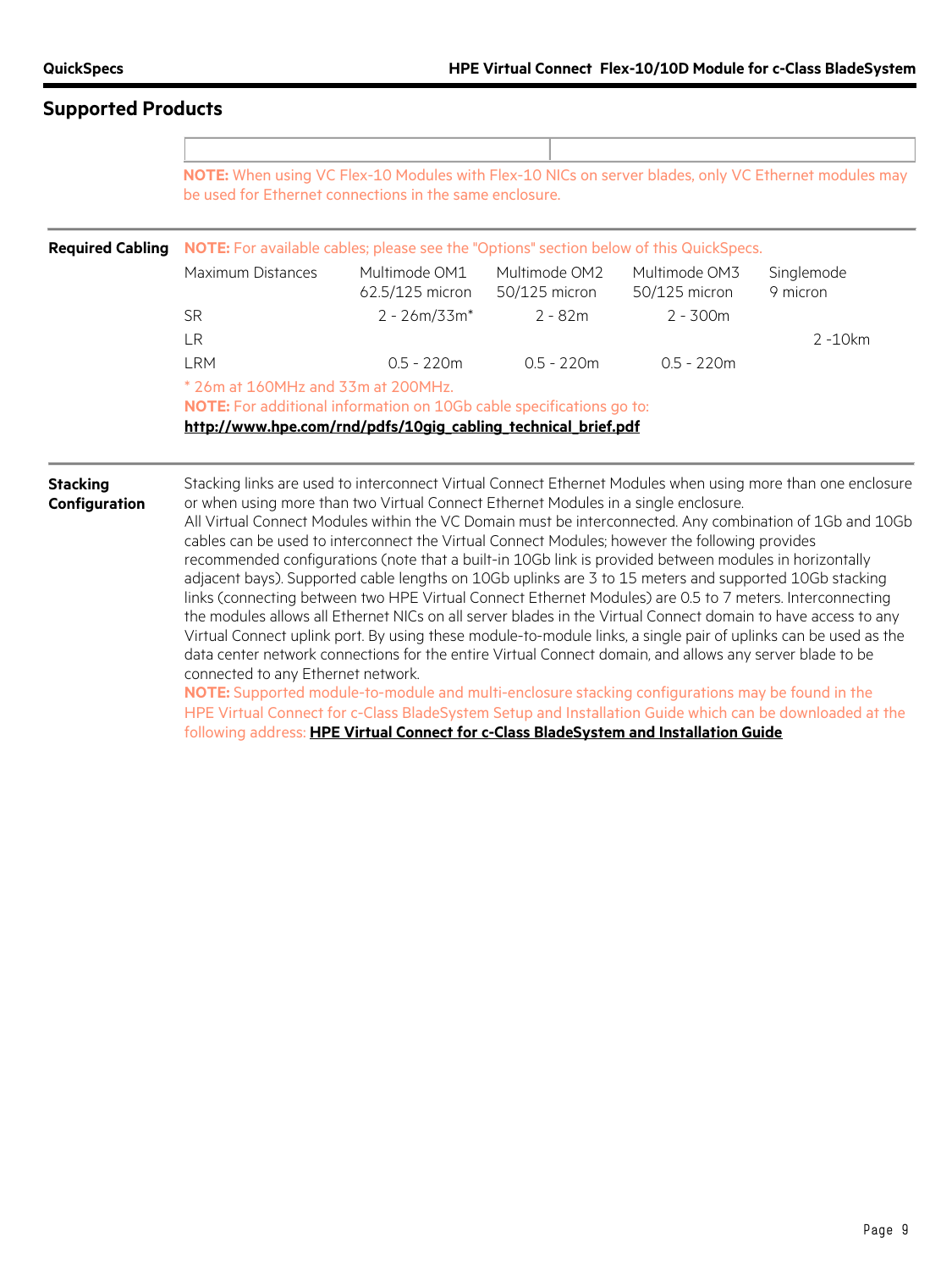## **Standard Features**

## **Product Features Performance**

- 16 x 10Gb downlinks to server NICs
- Each 10Gb downlink supports up to 4 FlexNICs or 3 FlexNICs and 1 iSCSI FlexHBA
- Each iSCSI FlexHBA can be configured to transport Accelerated iSCSI protocol.
- Each FlexNIC and iSCSI FlexHBA is recognized by the server as a PCI-e physical function device with adjustable speeds from 100Mb to 10Gb in 100Mb increments when connected to a HPE NC553i 10Gb 2-port FlexFabric Converged Network Adapter or any Flex-10 NIC and from 1Gb to 10Gb in 100Mb increments when connected to a NC551i Dual Port FlexFabric 10Gb Converged Network Adapter or NC551m Dual Port FlexFabric 10Gb Converged Network Adapter including NC554FLB Dual Port FlexFabric Adapter
- 4 x 10Gb cross connects for redundancy and stacking
- 10 x 10Gb SR, LR, or LRM fiber and copper SFP+ uplinks
- Supports up to 4 FlexNICs per 10Gb server connections.
- Each FlexNIC is recognized by the server as a PCI-e physical function device with customizable speeds from 100Mb to 10Gb.
- Line Rate, full-duplex 600 Gbps bridging fabric
- 1.0  $\mu$ s latency
- MTU up to 9216 Bytes Jumbo Frames
- Supports up to 128K MAC addresses and 1K IGMP groups
- VLAN Tagging, Pass-Thru and Link Aggregation supported on all uplinks
- In tunneled VLAN mode, up to 4,096 networks are supported per network uplink and server downlink. In mapped VLAN mode, up to 1,000 networks are supported on network uplinks per Share Uplink Set, domain or module and on server downlinks up to 162 networks are supported per 10Gb physical port (VC v3.30 or later).
- Stack multiple Virtual Connect Flex-10/10D modules with other VC Flex-10/10D, VC FlexFabric or VC Flex-10 across up to 4 BladeSystem enclosures allowing any server Ethernet port to connect to any Ethernet uplink

## **Management**

- Virtual Connect Manager is included with every module
- HTTPS and a secure, scriptable CLI interface is ready out of the box. Easy setup and management via the Onboard Administrator interface
- SNMP v.1, v.2 and v.3, provide ease of administration and maintenance.
- Port Mirroring on any uplink provides network troubleshooting support with Network Analyzers
- IGMP Snooping optimizes network traffic and reduces bandwidth for multicast applications such as streaming applications
- Role-based security for network and server administration with LDAP, TACACS+ and RADIUS compatibility
- Remotely update Virtual Connect firmware on multiple modules using Virtual Connect Support Utility 1.11.0 or greater
- CLI auto-filling with TAB key
- GUI and CLI session timeout for security
- QoS configurable based on DOT1P and DSCP
- Configurable filtering of multicast traffic
- sFlow monitoring

## **Virtual Connect Server Profiles**

- Create up to 4 individual FlexNICs with their own dedicated, customized bandwidth per 10Gb downlink connection.
- Set FlexNIC speeds from 100Mb to 10Gb per connection
- Allows setup of server connectivity prior to server installation for easy deployment
- Ability to move, add, or change server network connections on the fly
- Once defined, LAN and SAN administrators don't have to be involved in server changes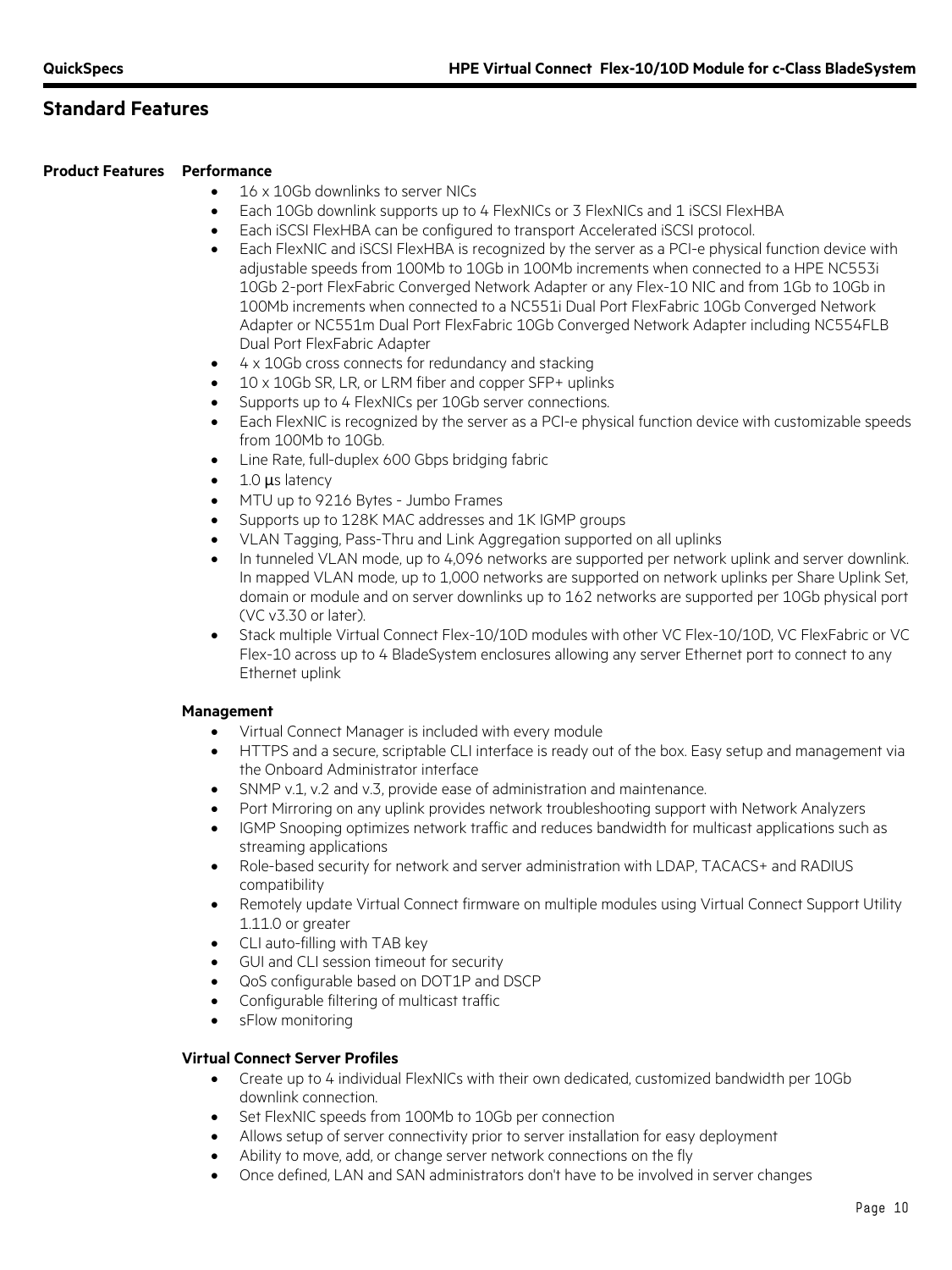# **Standard Features**

## **Options**

- Stack multiple Virtual Connect Ethernet modules together in an enclosure to allow any server Ethernet port to connect to any uplink
- The Fibre Channel Virtual Connect Module included provides a complete LAN and SAN Virtual Connect solution
- Optional HPE SFP+ SR, LR, and LRM modules and SFP+ Copper cables in 0.5m, 1m, 3m, and 7m lengths
- Supports all 1Gb Server NICs including LOM and Mezzanine card options and the latest 10Gb KR NICs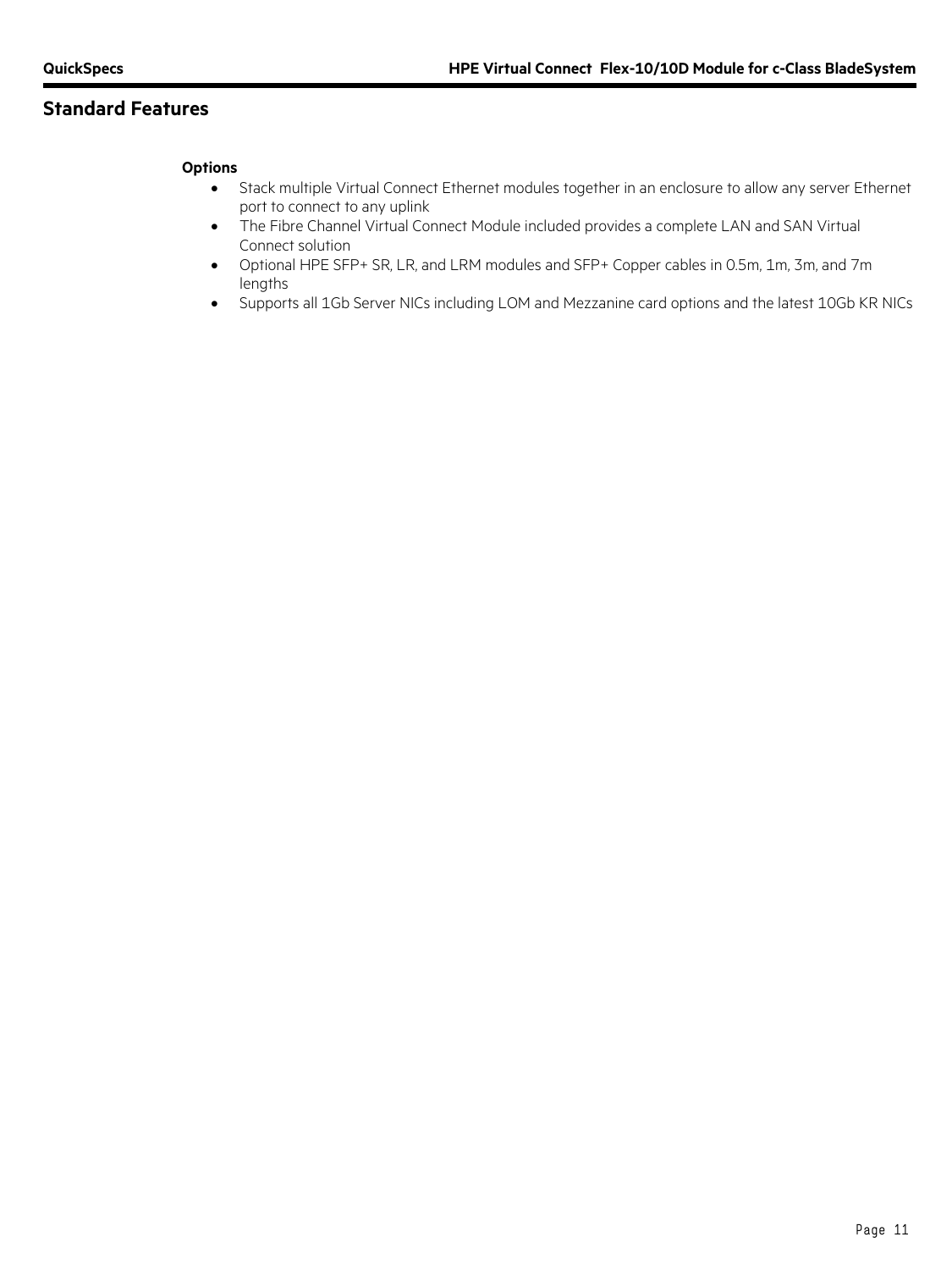**Support**

## **Service and Support, HPE Care Pack and Warranty Information**

#### **Service and HPE Technology Services for Industry Standard Servers and BladeSystem**

Capitalizing on HPE ProLiant server and HPE BladeSystem capabilities requires a service partner who understands your increasingly complex business technology environment. That's why it makes sense to team up with the people who know Hewlett Packard Enterprise infrastructure hardware and software best - the experienced professionals at HPE Services.

#### **Protect your business beyond warranty with HPE Pointnext operational services**

HPE Pointnext operational services offer complete care and support expertise with committed response choices designed to meet your IT and business needs.

HPE Foundation Care services offer scalable reactive support-packages for Hewlett Packard Enterprise servers and software. You can choose the type and level of service that is most suitable for your IT and business needs. HPE Proactive Care delivers high levels of system availability through proactive service management and advanced technical response. HPE Datacenter Care provides highly flexible environmental support to address unique customer business needs.

Choose a recommended service appropriate to your product or contact your Hewlett Packard Enterprise sales representative or authorized HPE ServiceOne partner for additional HPE Pointnext operational services information.

## **Recommended HPE Pointnext operational services for your HPE product**

## **Optimized Care 3-Year HPE 6 hour Call to Repair Response, Proactive Care**

Combined reactive and proactive support for hardware and software helping optimize your systems and delivering high levels of availability through proactive service management and advanced technical response. Hardware problem resolution to return the hardware in operating condition within 6 hours of the initial service request. A Technical Account Manager, as your single point of contact, will own your call or issue end to end until resolved.

**<https://www.hpe.com/h20195/v2/getpdf.aspx/4aa3-8855eee.pdf>**

## **HPE Installation and Startup Service for HPE BladeSystem c-Class Infrastructure for c7000 enclosure**

Provides for hardware installation (c-Class ProLiant and Integrity server blades, storage blades, Ethernet Interconnects and Virtual Connect) and software installation and startup of a BladeSystem c7000 Infrastructure in a single enclosure including deployment of OS (two servers), HPE Insight Control and Server Deployment (formerly RDP).

**<https://www.hpe.com/h20195/v2/getpdf.aspx/4aa0-5964enw.pdf>**

## **HPE Installation and Startup Service for HPE BladeSystem c-Class Enhanced Network**

Hewlett Packard Enterprise provides for the configuration and testing of BladeSystem Ethernet interconnect switches and Virtual Connect to facilitate proper implementation of network protocols and access to advanced features.

**<https://www.hpe.com/h20195/v2/getpdf.aspx/4aa0-5969enw.pdf>**

## **Standard Care 3-Year HPE 24x7 4 hour response, Proactive Care Service**

This service gives you combined reactive and proactive support including rapid access to our Advanced Solution Center to manage and prevent problems and a Technical Support Specialist with a broad level of technical knowledge that will engage with additional technical expertise as needed from HPE's vast global resources.

## **<https://www.hpe.com/h20195/v2/getpdf.aspx/4aa3-8855eee.pdf>**

**HPE Installation and Startup Service for HPE BladeSystem c-Class Infrastructure for c7000 enclosure**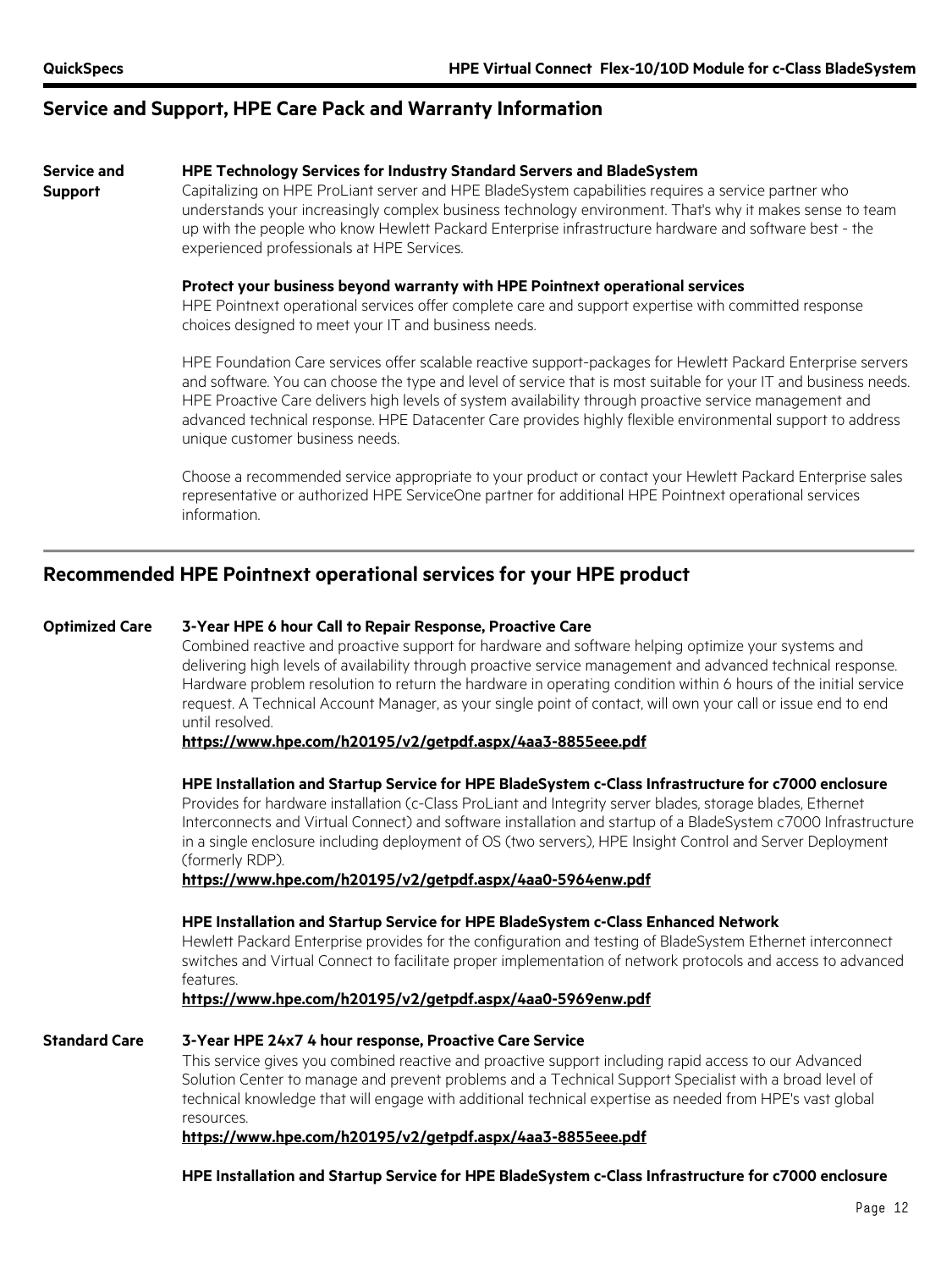## **Service and Support, HPE Care Pack and Warranty Information**

Provides for hardware installation (c-Class ProLiant and Integrity server blades, storage blades, Ethernet Interconnects and Virtual Connect) and software installation and startup of a BladeSystem c7000 Infrastructure in a single enclosure including deployment of OS (two servers), HPE Insight Control and Server Deployment (formerly RDP).

## **<https://www.hpe.com/h20195/v2/getpdf.aspx/4aa0-5964enw.pdf>**

#### **HPE Installation and Startup Service for HPE BladeSystem c-Class Enhanced Network**

Hewlett Packard Enterprise provides for the configuration and testing of BladeSystem Ethernet interconnect switches and Virtual Connect to facilitate proper implementation of network protocols and access to advanced features.

**<https://www.hpe.com/h20195/v2/getpdf.aspx/4aa0-5969enw.pdf>**

#### **Related Services HPE Proactive Care Personalized Support - Environmental Option**

The Personalized Support option provides an assigned Account Support Manager who can bring best practices from across the industry plus extra technical skills to your IT team. This option is only available as an add-on to HPE Proactive Care Support.

#### **HPE Proactive Select Service**

Provides a flexible way to purchase HPE best-in-class consultancy and technical services. You can buy Proactive Select Service Credits when you purchase your hardware and then use the credits over the next 12 months. **<https://www.hpe.com/h20195/v2/GetPDF.aspx/4AA3-8855enw.pdf> NOTE:** Additional HPE Pointnext operational services can be found at: **<http://ssc.hpe.com/portal/site/ssc/>** HPE Insight Remote Support provides 24 X 7 remote monitoring, proactive notifications, and problem

**Insight Online/Insight Remote Support** resolution. This comes at no additional cost with your HPE solution. Learn more about Insight Remote Support **http://www.hpe.com/info/insightremotesupport/docs** and Insight Online

## **http://www.hpe.com/info/insightonline**

**NOTE:** Insight Remote Support is a prerequisite for Proactive Care. All blades within a single HPE BladeSystem enclosure must be at the same service level

**HPE Support Center** Personalized online support portal with access to information, tools and experts to support Hewlett Packard Enterprise business products. Submit support cases online, chat with HPE experts, access support resources or collaborate with peers. Learn more **<http://www.hpe.com/info/hpesc>**

> The HPE Support Center Mobile App allows you to resolve issues yourself or quickly connect to an agent for live support. Now, you can get access to personalized IT support anywhere, anytime.

HPE Insight Remote Support and HPE Support Center are available at no additional cost with a HPE warranty, HPE Care Pack or Hewlett Packard Enterprise contractual support agreement. **NOTE:** HPE Support Center Mobile App is subject to local availability.

#### **Parts and materials**  Hewlett Packard Enterprise will provide HPE-supported replacement parts and materials necessary to maintain the covered hardware product in operating condition, including parts and materials for available and recommended engineering improvements.

Parts and components that have reached their maximum supported lifetime and/or the maximum usage limitations as set forth in the manufacturer's operating manual, product QuickSpecs, or the technical product data sheet will not be provided, repaired, or replaced as part of these services.

The defective media retention service feature option applies only to Disk or eligible SSD/Flash Drives replaced by HPE due to malfunction

## **Warranty** Server Blade Interconnect Limited Warranty includes 1 year Parts, 1 year Labor, 1-year on-site support. Additional information regarding worldwide limited warranty and technical support is available at: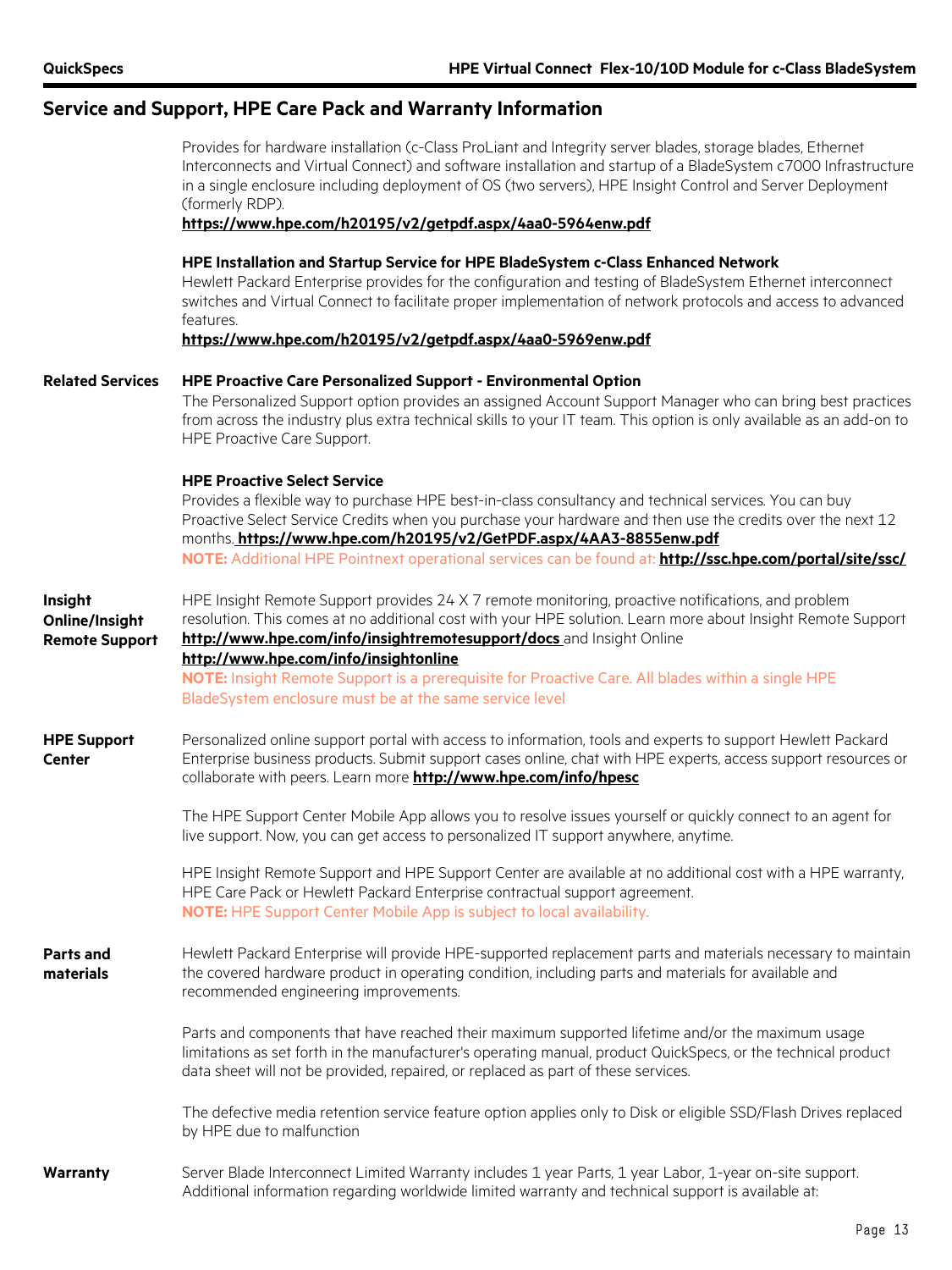# **Service and Support, HPE Care Pack and Warranty Information**

|                                      | http://h17007.www1.hpe.com/us/en/enterprise/servers/warranty/                                                                                                                                                                                                                                           |  |  |  |
|--------------------------------------|---------------------------------------------------------------------------------------------------------------------------------------------------------------------------------------------------------------------------------------------------------------------------------------------------------|--|--|--|
| For more<br>information              | To learn more on HPE ProLiant servers and HPE BladeSystem servers, please contact your Hewlett Packard<br>Enterprise sales representative or Hewlett Packard Enterprise Authorized Channel Partner. Or visit:<br>http://www.hpe.com/services/bladesystem                                                |  |  |  |
| <b>Parts and</b><br><b>Materials</b> | Hewlett Packard Enterprise will provide HPE-supported replacement parts and materials necessary to maintain<br>the covered hardware product in operating condition, including parts and materials for available and<br>recommended engineering improvements.                                            |  |  |  |
|                                      | Parts and components that have reached their maximum supported lifetime and/or the maximum usage<br>limitations as set forth in the manufacturer's operating manual, product quick-specs, or the technical product<br>data sheet will not be provided, repaired, or replaced as part of these services. |  |  |  |
|                                      | The defective media retention service feature option applies only to Disk or eligible SSD/Flash Drives replaced<br>by Hewlett Packard Enterprise due to malfunction.                                                                                                                                    |  |  |  |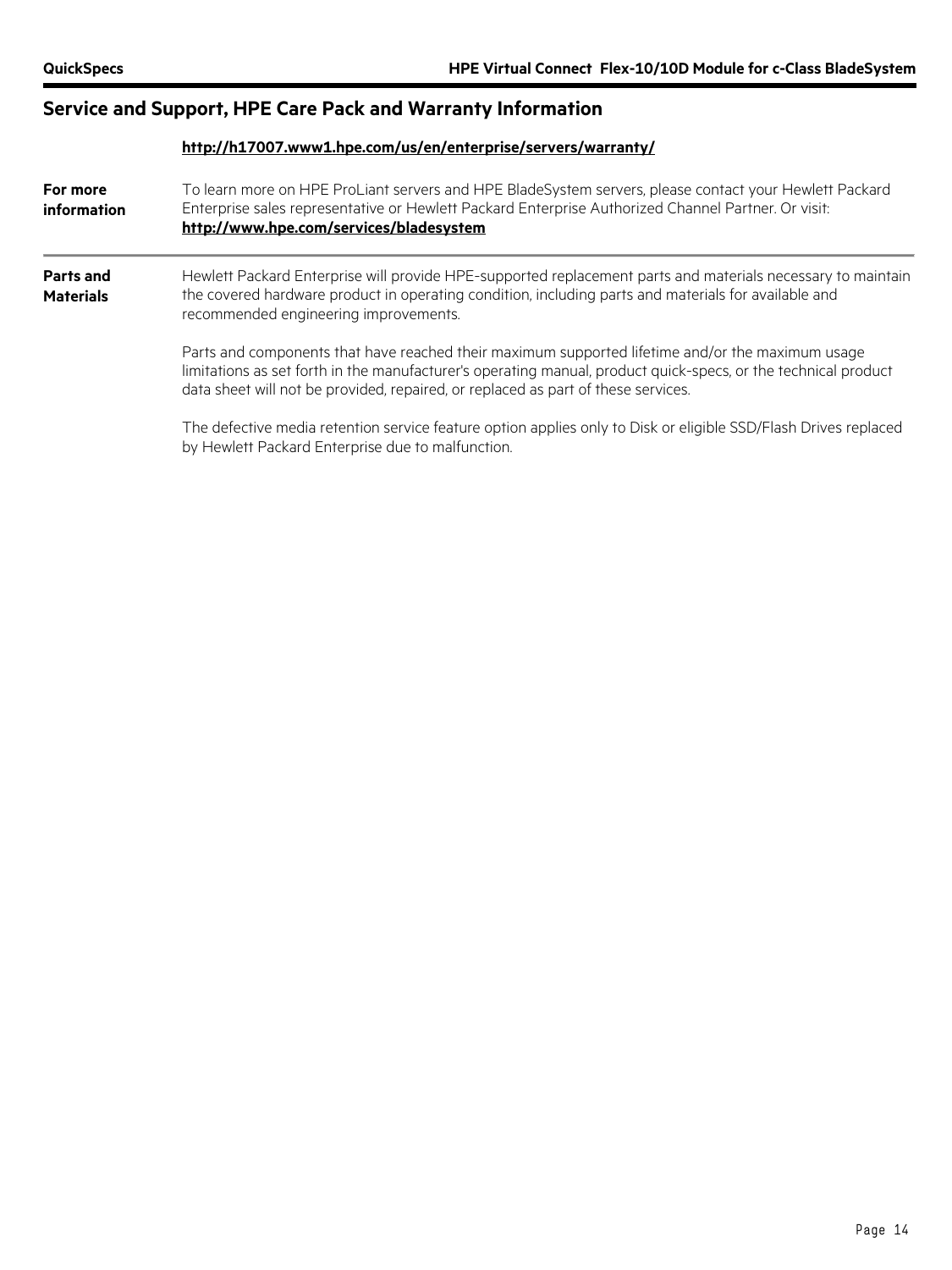# **Related Options**

| Cabling and        |  |
|--------------------|--|
| <b>Transceiver</b> |  |
| <b>Options</b>     |  |

| nd  | HPE BladeSystem c-Class 10GbE SFP+ to SFP+ 0.5m Direct Attach Copper Cable          | 487649-B21    |
|-----|-------------------------------------------------------------------------------------|---------------|
| /er | HPE BladeSystem c-Class 10GbE SFP+ to SFP+ 1m Direct Attach Copper Cable            | 487652-B21    |
|     | HPE BladeSystem c-Class 10GbE SFP+ to SFP+ 3m Direct Attach Copper Cable            | 487655-B21    |
|     | HPE BladeSystem c-Class 10GbE SFP+ to SFP+ 5m Direct Attach Copper Cable            | 537963-B21    |
|     | HPE BladeSystem c-Class 10GbE SFP+ to SFP+ 7m Direct Attach Copper Cable            | 487658-B21    |
|     | HPE C-series SFP+ to SFP+ Active Copper 7.0m Direct Attach Cable                    | <b>QK701A</b> |
|     | HPE C-series SFP+ to SFP+ Active Copper 10.0m Direct Attach Cable                   | <b>QK702A</b> |
|     | HPE FlexNetwork X240 10G SFP+ SFP+ 7m Direct Attach Copper Cable                    | <b>JC784C</b> |
|     | HPE FlexNetwork X240 10G SFP+ to SFP+ 5m Direct Attach Copper Cable                 | JG081C        |
|     | HPE FlexNetwork X240 10G SFP+ SFP+ 7m Direct Attach Copper Cable                    | <b>JC784C</b> |
|     | HPE FlexNetwork X240 10G SFP+ to SFP+ 5m Direct Attach Copper Cable                 | JG081C        |
|     | HPE FlexNetwork X240 10G SFP+ to SFP+ 3m Direct Attach Copper Cable                 | <b>JD097C</b> |
|     | HPE FlexNetwork X240 10G SFP+ to SFP+ 1.2m Direct Attach Copper Cable               | <b>JD096C</b> |
|     | HPE FlexNetwork X240 10G SFP+ to SFP+ 0.65m Direct Attach Copper Cable              | <b>JD095C</b> |
|     | HPE X242 10G SFP+ to SFP+ 1m Direct Attach Copper Cable                             | J9281B        |
|     | HPE X242 10G SFP+ to SFP+ 3m Direct Attach Copper Cable                             | J9283B        |
|     | HPE X242 10G SFP+ to SFP+ 7m Direct Attach Copper Cable                             | J9285B        |
|     | HP X242 10G SFP+ to SFP+ 10m Direct Attach Copper Cable                             | J9286B        |
|     | HP X242 10G SFP+ to SFP+ 15m Direct Attach Copper Cable                             | J9287B        |
|     | HPE FlexNetwork X240 40G QSFP+ to 4x10G SFP+ 1m Direct Attach Copper Splitter Cable | <b>JG329A</b> |
|     | HPE FlexNetwork X240 40G QSFP+ to 4x10G SFP+ 3m Direct Attach Copper Splitter Cable | <b>JG330A</b> |
|     | HPE B-series SFP+ to SFP+ Active Copper 1.0m Direct Attach Cable                    | AP818A        |
|     | HPE B-series SFP+ to SFP+ Active Copper 3.0m Direct Attach Cable                    | AP819A        |
|     | HPE B-series SFP+ to SFP+ Active Copper 5.0m Direct Attach Cable                    | AP820A        |
|     | <b>10GBase-T SFP+ Transceivers</b>                                                  |               |
|     | HPE 10GBase-T SFP+ Transceiver                                                      | 813874-B21    |
|     | <b>Ethernet Optical Transceivers</b>                                                |               |
|     | HPE BladeSystem c-Class 10Gb SFP+ SR Transceiver                                    | 455883-B21    |
|     | HPE BladeSystem c-Class 10Gb SFP+ LR Transceiver                                    | 455886-B21    |
|     | <b>NOTE:</b> Requires single-mode fiber.                                            |               |
|     | HPE BladeSystem c-Class 10Gb SFP+ LRM Transceiver                                   | 455889-B21    |
|     | HPE BladeSystem c-Class Virtual Connect 1G SFP SX Transceiver                       | 453151-B21    |
|     | HPE BladeSystem c-Class Virtual Connect 1G SFP RJ-45 Transceiver                    | 453154-B21    |
|     | HPE X132 10G SFP+ LC SR Transceiver                                                 | J9150A        |
|     | HPE X132 10G SFP+ LC LR Transceiver                                                 | J9151A        |
|     | <b>NOTE:</b> Requires single-mode fiber.                                            |               |
|     | HPE X132 10G SFP+ LC LRM Transceiver                                                | J9152A        |
|     |                                                                                     |               |
|     | HPE LC to LC Multi-mode OM3 2-Fiber 0.5m 1-Pack Fiber Optic Cable                   | AJ833A        |
|     | HPE LC to LC Multi-mode OM3 2-Fiber 1.0m 1-Pack Fiber Optic Cable                   | AJ834A        |
|     | HPE LC to LC Multi-mode OM3 2-Fiber 2.0m 1-Pack Fiber Optic Cable                   | AJ835A        |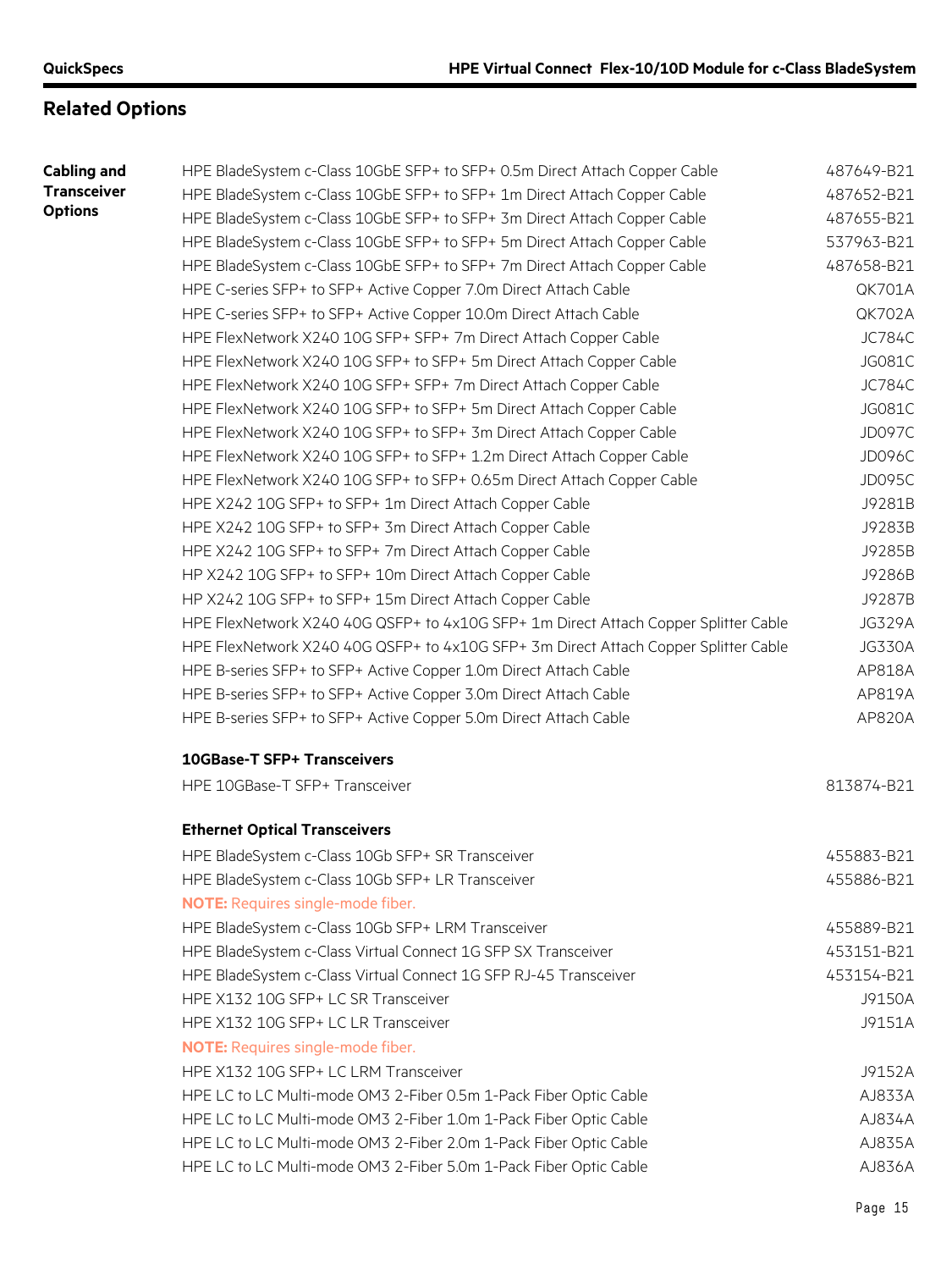# **Related Options** HPE LC to LC Multi-mode OM3 2-Fiber 15.0m 1-Pack Fiber Optic Cable AJ837A HPE LC to LC Multi-mode OM3 2-Fiber 30.0m 1-Pack Fiber Optic Cable AJ838A HPE LC to LC Multi-mode OM3 2-Fiber 50.0m 1-Pack Fiber Optic Cable AJ839A **NOTE:** In addition to the supported HPE and non-HPE Copper Twinax and Active Copper SFP+ cables above, Virtual Connect provides "allowed" connections using third party cables that meet the following criteria: connector=copper pigtail; transceiver code=active cable or passive cable; speed equal or less than 10Gb; length between 1m and 7m, inclusive. All "allowed" DACs are connected and logged. Prior to requesting support from HPE, a DAC from the supported list above must be used to verify a cable issue is not involved. **Service and Support Offerings** enclosure, power supplies and fans. HPE Virtual Connect Flex-10/10D Modules for c-Class **NOTE:** HPE Pointnext operational services for the c7000 and c3000 Enclosures cover the BladeSystem are also covered by the c7000 and c3000 enclosures Care Pack services. **NOTE:** Some options, including Fibre Channel and InfiniBand switches for the HPE c-Class BladeSystem, are not covered under the c7000/c3000 enclosure Care Packs and carry separate Care Packs. Care Pack service level support for these options should always be uplifted to match existing storage or server service level. **Proactive Care Services for the c7000 Enclosure** HPE 3 year Proactive Care 24x7 c7000 Enclosure Service New York Number 24x7 c7000 Enclosure Service HPE 3 year Proactive Care Call to Repair c7000 Enclosure Service **The Case Care Canadian** U3C36E HPE 3 year Proactive Care 24x7 c7000 Enclosure with Insight Control Service U3P10E HPE 3 year Proactive Care Call to Repair c7000 Enclosure with Insight Control Service U3P13E **Proactive Care Services for the c3000 Enclosure** HPE 3 year Proactive Care 24x7 c3000 Enclosure Service USC42E HPE 3 year Proactive Care Call to Repair c3000 Enclosure Service New Management C3C45E HPE 3 year Proactive Care 24x7 c3000 Enclosure with Insight Control Service U3P19E HPE 3 year Proactive Care Call to Repair c3000 Enclosure with Insight Control Service U3P22E **HPE Proactive Care Personalized Support (Environmental Option) Installation & Start-up Services recommended for the c7000** HPE BladeSystem c7000 Infrastructure Startup Service New York New York New York UE602E HPE BladSys c7000 Encd Network Startup Service Network Startup Service UE603E **Installation & Start-up Services recommended for the c3000** HPE BladeSystem c3000 Infrastructure Startup Service New York New York 17 New York 17 New York 17 New York 18 HPE BladeSystem c3000 + OS Startup Service UF818E HPE BladSys c3000 Encd Network Startup Service Network Startup Service UF814E Additional HPE Pointnext operational services can be found at: **<http://www.hpe.com/info/cpc>**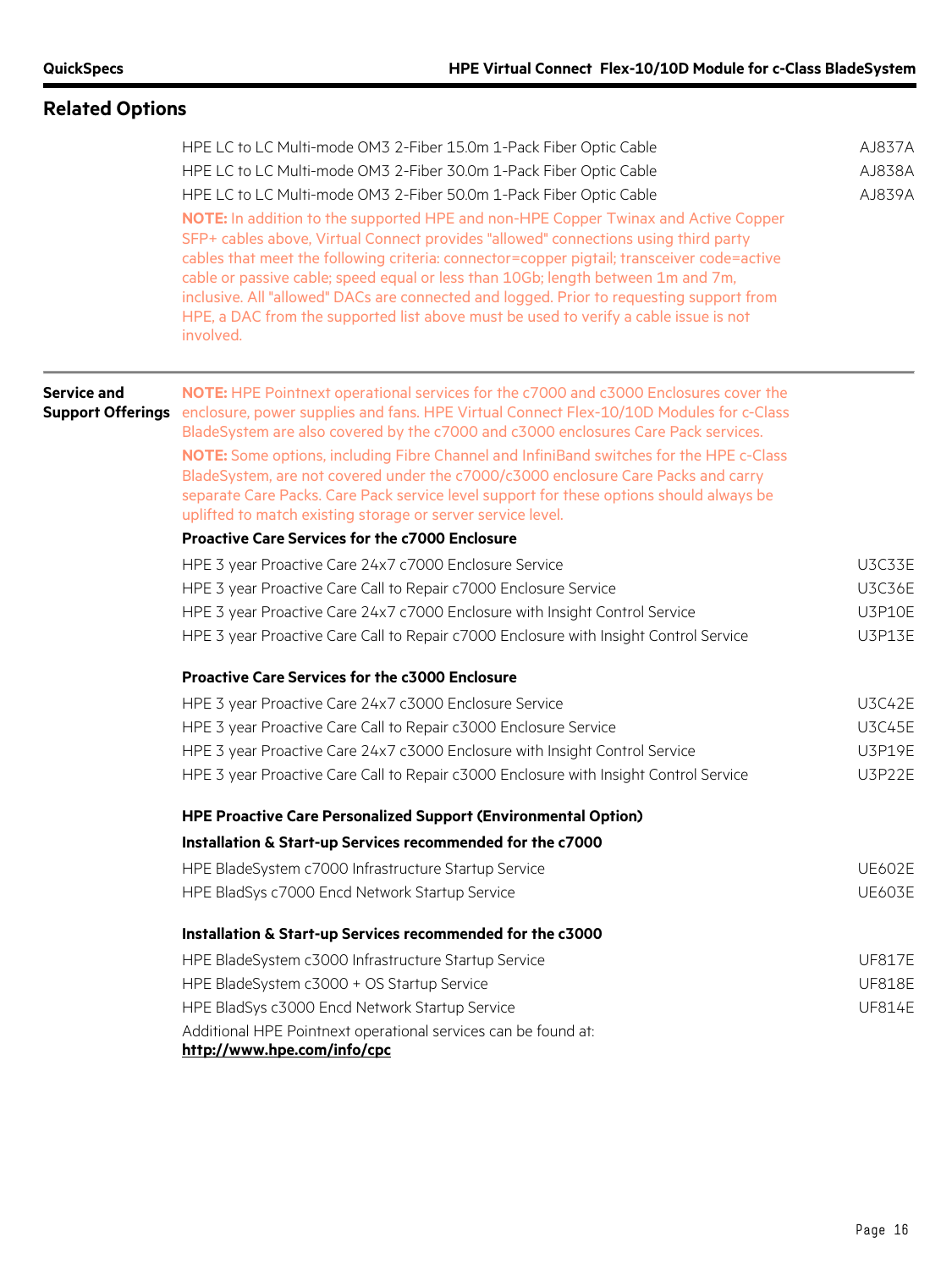# **Technical Specifications**

| <b>Shipping</b>        | Length                           | 13.88 in (352.55 mm)                                                                                                                                                                                      |                                                                                                                 |
|------------------------|----------------------------------|-----------------------------------------------------------------------------------------------------------------------------------------------------------------------------------------------------------|-----------------------------------------------------------------------------------------------------------------|
| <b>Dimensions</b>      | <b>Width</b>                     | 10.63 in (270.00 mm)                                                                                                                                                                                      |                                                                                                                 |
|                        | <b>Height</b>                    | 4.75 in (120.65 mm)                                                                                                                                                                                       |                                                                                                                 |
| <b>Shipping Weight</b> |                                  | 4.4 lbs (2.0 kg)                                                                                                                                                                                          |                                                                                                                 |
| Product                | Performance                      | Line Rate, full-duplex 600Gbps bridging fabric                                                                                                                                                            |                                                                                                                 |
| <b>Specifications</b>  |                                  | Non-blocking architecture                                                                                                                                                                                 |                                                                                                                 |
| <b>Hardware</b>        |                                  |                                                                                                                                                                                                           | Maximum transmission unit (MTU) of up to 9216 bytes (jumbo frames)                                              |
|                        | <b>Connectors and</b><br>Cabling | 16 x 10Gb downlinks midplane<br>4x 10Gb cross connect<br>10 x 10Gb SR, LR, or LRM fiber uplinks SFP+                                                                                                      | Ethernet and RS-232 internal interface to c-Class Onboard Administrator Module                                  |
|                        | <b>Indicators</b>                | Recessed Momentary Reset Switch<br>Momentary Next/Step Switch<br>blue/amber/green<br>Module status indicator, amber/green<br>Module locator (UID), blue<br>Link indicator, one per SFP+-port, green/amber | Backlit port number and status indicator LED, one per bulkhead port,                                            |
|                        | <b>Dimensions</b>                | Length                                                                                                                                                                                                    | 10.5 in (267.7 mm)                                                                                              |
|                        |                                  | Width                                                                                                                                                                                                     | 7.5 in (92.79 mm)                                                                                               |
|                        |                                  | Height                                                                                                                                                                                                    | 1.1 in (27.94 mm)                                                                                               |
|                        | Weight                           | 1.27Kg (2.8 Lbs)                                                                                                                                                                                          |                                                                                                                 |
|                        | <b>Environmental</b>             | <b>Temperature Range</b>                                                                                                                                                                                  |                                                                                                                 |
|                        | Ranges                           | Specification                                                                                                                                                                                             | 10C to 35C (50F to 95F)                                                                                         |
|                        |                                  | Temperature Range*                                                                                                                                                                                        |                                                                                                                 |
|                        |                                  | Operating                                                                                                                                                                                                 | 10C to 35C (50F to 95F)                                                                                         |
|                        |                                  | Shipping                                                                                                                                                                                                  | Shipping -40C to 60C (-40F to 140F)                                                                             |
|                        |                                  | Storage                                                                                                                                                                                                   | $-20^{\circ}$ C to 60 $^{\circ}$ C (-4F to 140 $^{\circ}$ F)                                                    |
|                        |                                  | Maximum wet bulb<br>temperature                                                                                                                                                                           | 30C (80F)                                                                                                       |
|                        |                                  | <b>Relative Humidity</b><br>(noncondensing)**                                                                                                                                                             |                                                                                                                 |
|                        |                                  | Operating                                                                                                                                                                                                 | 10% to 90%                                                                                                      |
|                        |                                  | Shipping                                                                                                                                                                                                  | 10% to 90%                                                                                                      |
|                        |                                  | Storage                                                                                                                                                                                                   | 10% to 95%                                                                                                      |
|                        |                                  |                                                                                                                                                                                                           | $*$ All temperature ratings shown are for sea level. An altitude derating of 1 °C per 30/68 m (1.8 °F per 1.00) |

All temperature ratings shown are for sea level. An altitude derating of  $1^{\circ}$ C per 304.8 m (1.8°F per 1,000 ft) to 3048 m (10,000 ft) is applicable. No direct sunlight allowed. Upper operating limit is 3,048m (10,000 ft) or 70 Kpa/10.1 psia. Upper non-operating limit is 9,144 m (30,000 ft) or 30.3 KPa/4.4 psia. \*\* Storage maximum humidity of 95% is based on a maximum temperature of 45°C (113°F). Altitude maximum for storage corresponds to a pressure minimum of 70 KPa.

**Power Specification** 12V @ 5.83A (70W)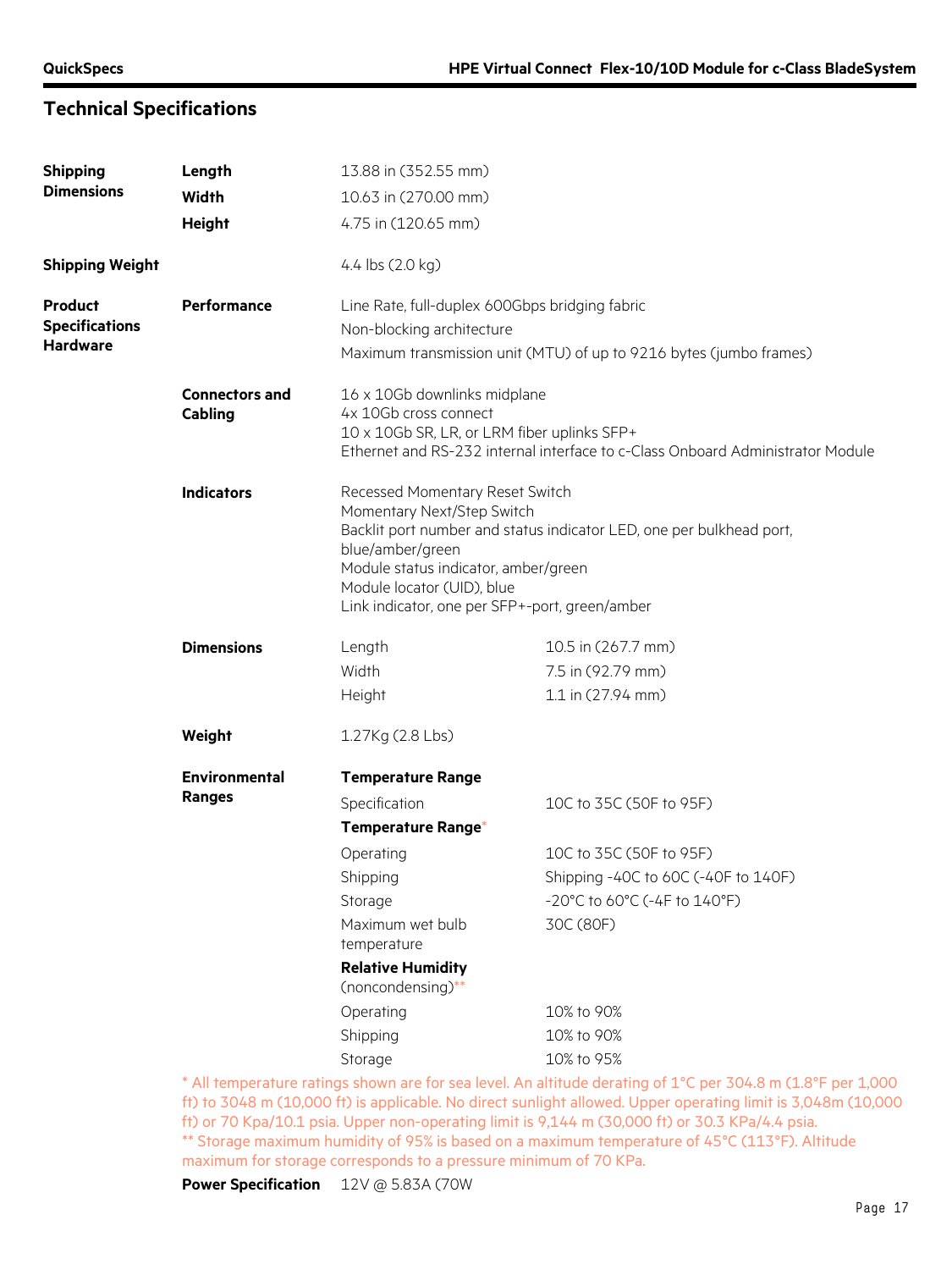# **Technical Specifications**

| Product<br><b>Specifications</b><br>Software | <b>Security Features</b>                        | HTTPS (HTTP exchanged over an SSL-encrypted session) is required for access to the<br>Virtual Connect Manager.                                                                                                                   |
|----------------------------------------------|-------------------------------------------------|----------------------------------------------------------------------------------------------------------------------------------------------------------------------------------------------------------------------------------|
|                                              |                                                 | Access to the Virtual Connect Manager is via the system Onboard Administrator                                                                                                                                                    |
|                                              |                                                 | Each user account can be configured for a combination of four access privileges to<br>control and/or view elements in the Virtual Connect Manager.                                                                               |
|                                              |                                                 | Role based customization to assign various privileges to Server Admin, Network Admin<br>and Storage Admin.                                                                                                                       |
|                                              |                                                 | User verification by account name and password (Case Sensitive)<br>LDAP Authentication services provide role based security via an LDAP SSL Directory<br>Server connection.                                                      |
|                                              |                                                 | Administrator controlled password length and strength requirements                                                                                                                                                               |
|                                              |                                                 | TACACS+ authentication, authorization and accounting<br>RADIUS authentication and authorization                                                                                                                                  |
|                                              |                                                 | Private VLAN's for secure connectivity between servers within a domain                                                                                                                                                           |
|                                              |                                                 | Configurable filtering of multicast traffic                                                                                                                                                                                      |
|                                              |                                                 | Compliant with United States Department of Defense Policy on Use of Department of<br>Defense (DoD) Information Systems Standard Consent Banner and User<br><b>Agreement</b>                                                      |
|                                              |                                                 | GUI and CLI session timeout                                                                                                                                                                                                      |
|                                              | <b>Trunking and</b><br><b>Failover Features</b> | Shared Uplink Sets using Link Aggregation Control Protocol (LACP) allows the creation<br>of Ethernet channeling with upstream switches that conform to IEEE 802.3ad. Ports<br>can alternatively be configured for failover only. |
|                                              |                                                 | External ports within a Port Set can be on the same VC Ethernet module or on multiple<br>VC modules within the VC domain.                                                                                                        |
|                                              |                                                 | In the event of an uplink failure to a data center switch, the next highest performance<br>uplink connection or aggregation will become active.                                                                                  |
|                                              |                                                 | Fast MAC Cache failover enables rapid recovery of network connections when a<br>standby module becomes active.<br>Smart Link network senses a failed upstream switch connection and allows teamed<br>NICs to properly failover.  |
|                                              |                                                 | Configure uplink speeds to Auto, 1Gb or 10Gb on the associated uplinks                                                                                                                                                           |
|                                              | <b>VLAN Features</b>                            | 802.1Q VLAN supported on uplinks.                                                                                                                                                                                                |
|                                              |                                                 | Uplink ports can be configured for VLAN tagging at egress or pass-thru of tagged<br>VLAN packets from Server ports.                                                                                                              |
|                                              |                                                 | Native VLAN support for untagged packets on a shared uplink set. Packets can be                                                                                                                                                  |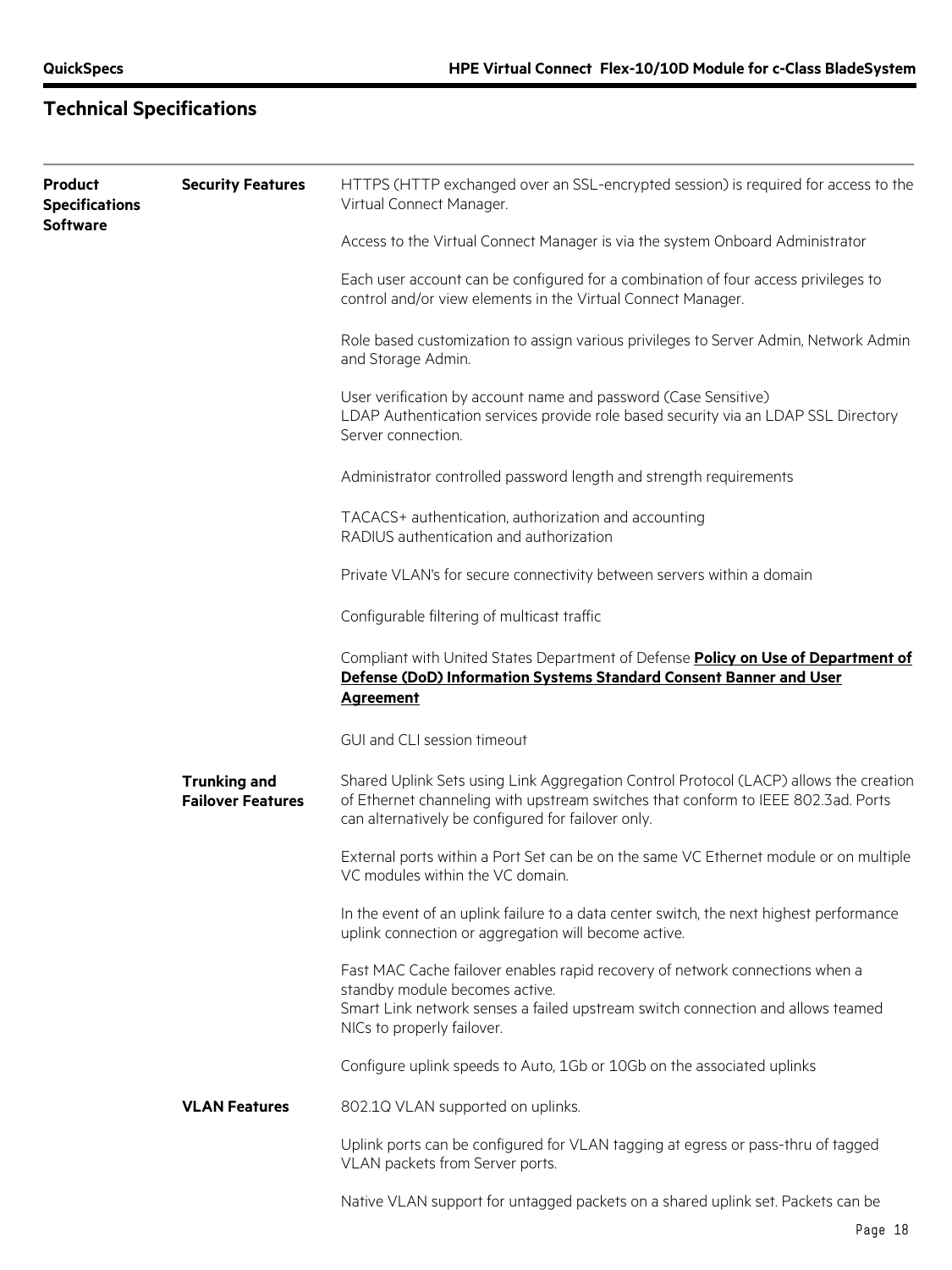|                          | <b>Technical Specifications</b>      |                                                                                                                                                                                                                                                                                                            |
|--------------------------|--------------------------------------|------------------------------------------------------------------------------------------------------------------------------------------------------------------------------------------------------------------------------------------------------------------------------------------------------------|
|                          |                                      | targeted to a specific server ports.                                                                                                                                                                                                                                                                       |
|                          |                                      | Simultaneous tunneled and mapped VLAN connections to a single domain.                                                                                                                                                                                                                                      |
|                          | <b>Management</b><br><b>Features</b> | Simple and intuitive Graphical User Interface (GUI) for defining, configuring, and<br>managing all elements of the Virtual Connect Domain.                                                                                                                                                                 |
|                          |                                      | Setup Wizards for server profile creation and initial domain installation and<br>configuration and network configuration.                                                                                                                                                                                  |
|                          |                                      | Comprehensive administration, definition, and management of Ethernet Network,<br>Shared Uplink Set, and Server Profiles                                                                                                                                                                                    |
|                          |                                      | Embedded SNMP v1, v2, v3 and SMI-S agents allow Network Management<br>applications to query Virtual Connect for statistics and trap information.                                                                                                                                                           |
|                          |                                      | sFlow v5 for flow monitoring and capacity planning.                                                                                                                                                                                                                                                        |
|                          |                                      | A robust, scriptable and secure Command Line Interface simplifies management and<br>enables macros to control common Virtual Connect tasks                                                                                                                                                                 |
|                          |                                      | Any uplink port can be used as a dedicated mirrored port for traffic analysis and<br>troubleshooting by a Network Analyzer or Sniffer.                                                                                                                                                                     |
|                          |                                      | Domain Management of user accounts, enclosure, Virtual Connect domain settings, and<br>firmware updates                                                                                                                                                                                                    |
|                          |                                      | The location and status of Virtual Connect Modules in the HPE c-Class Enclosure and<br>Onboard Administrator can be viewed from the Hardware Status page. Including at-a-<br>glance detailed information of the hardware elements via mouse-over pop-up windows.                                           |
|                          |                                      | MAC Address Administration allows local administration of predefined or user-defined<br>MAC address ranges.                                                                                                                                                                                                |
|                          |                                      | VC manager runs as a high-availability pair when a partner module is installed in the<br>adjacent bay. All configuration data is stored in flash memory and checkpointed to the<br>standby module. Configurations can also be backed up to a workstation via the GUI.                                      |
|                          |                                      | Up to 128 Network Access Groups can be defined to prevent enabling specific network<br>combinations in the same server profile                                                                                                                                                                             |
|                          |                                      | Supported by HPE Virtual Connect Enterprise Management v7.3.2 and higher.<br>Provides centralized network connection management and workload mobility for<br>thousands of servers. Learn more at: http://www.hpe.com/info/vcem                                                                             |
| <b>Standards Support</b> | <b>Management and Standards</b>      | IEEE 802.1Qbb<br>IEEE 802.1Qaz<br>802.1AB LLDP<br>802.1Q (VLAN includes Native VLAN support and server side VLAN tag mapping)<br>IEEE 802.2 LLC<br>802.3ad Link Aggregation<br>IEEE 802.3ae 10Gb Fiber Ethernet<br>IEEE 802.3ak 10Gb CX-4 Ethernet<br>IEEE 802.3aq 10Gb LRM Ethernet<br>SNMP v.1, v.2, v.3 |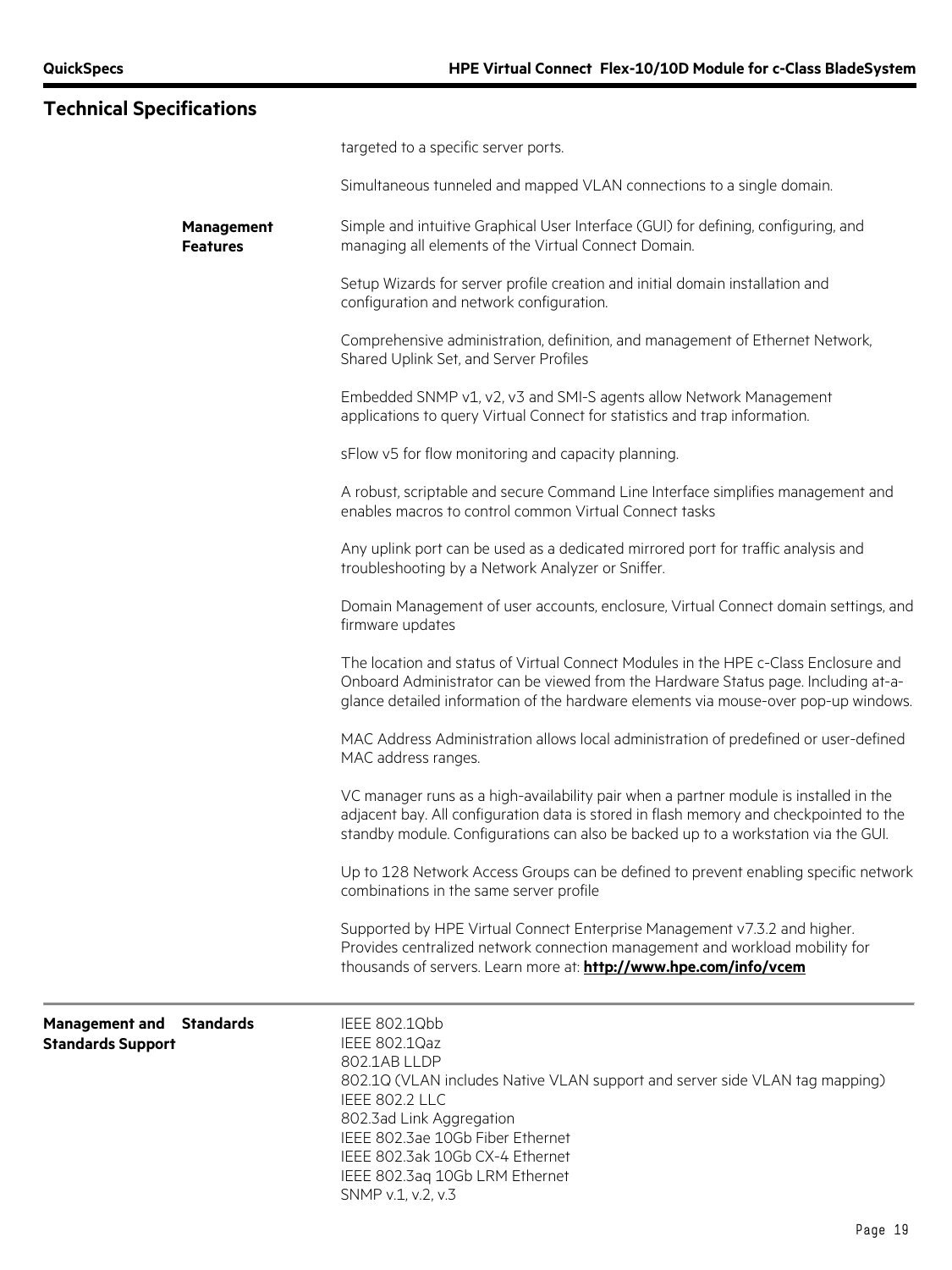| <b>Technical Specifications</b>                                                     |                                                                                                               |                                                                                                                                                                                                                                                                                                                                                                                                                                                                                                                                                                                                                                                                                                                                                                                                                                                                                                                                                                                                                                           |
|-------------------------------------------------------------------------------------|---------------------------------------------------------------------------------------------------------------|-------------------------------------------------------------------------------------------------------------------------------------------------------------------------------------------------------------------------------------------------------------------------------------------------------------------------------------------------------------------------------------------------------------------------------------------------------------------------------------------------------------------------------------------------------------------------------------------------------------------------------------------------------------------------------------------------------------------------------------------------------------------------------------------------------------------------------------------------------------------------------------------------------------------------------------------------------------------------------------------------------------------------------------------|
|                                                                                     |                                                                                                               | IGMP v1, v2, v3<br>FC-BB5 (FIP Snooping (FCoE) supported only on C7000)<br>sFlow v5                                                                                                                                                                                                                                                                                                                                                                                                                                                                                                                                                                                                                                                                                                                                                                                                                                                                                                                                                       |
| Safety and<br><b>Compliance</b>                                                     | <b>Safety Certifications</b>                                                                                  | UL/CUL Recognition to UL/CSA 60950-1<br>TUV to EN 60950-1<br>CB report and certificate to IEC 60950-1 with all country deviations<br>CE Marking                                                                                                                                                                                                                                                                                                                                                                                                                                                                                                                                                                                                                                                                                                                                                                                                                                                                                           |
| Electromagnetic<br><b>Emissions</b><br><b>Certifications FCC</b><br>Part 15 Class A | FCC Part 15 Class A<br>EN 55022 Class A (CISPR22 Class A)<br><b>VCCI Class A</b><br>MIC Class A<br>CE Marking | AS/NZS 3548 Class A or AS/NZS CISPR22 Class A                                                                                                                                                                                                                                                                                                                                                                                                                                                                                                                                                                                                                                                                                                                                                                                                                                                                                                                                                                                             |
| <b>Environment-</b><br>friendly Products<br>and Approach                            | End-of-life<br>Management and<br><b>Recycling</b>                                                             | Hewlett Packard Enterprise offers end-of-life Hewlett Packard Enterprise product<br>return, trade-in, and recycling programs in many geographic areas. For trade-in<br>information, please go to: <b>http://www.hpe.com/info/recycle</b> . To recycle your product,<br>please go to: <b>http://www.hpe.com/info/recycle</b> or contact your nearest Hewlett<br>Packard Enterprise sales office. Products returned to Hewlett Packard Enterprise will<br>be recycled, recovered or disposed of in a responsible manner.<br>The EU WEEE directive (2002/95/EC) requires manufacturers to provide treatment<br>information for each product type for use by treatment facilities. This information<br>(product disassembly instructions) is posted on the Hewlett Packard Enterprise web<br>site at: <b>http://www.hpe.com/info/recycle</b> . These instructions may be used by<br>recyclers and other WEEE treatment facilities as well as Hewlett Packard OEM<br>customers who integrate and re-sell Hewlett Packard Enterprise equipment. |